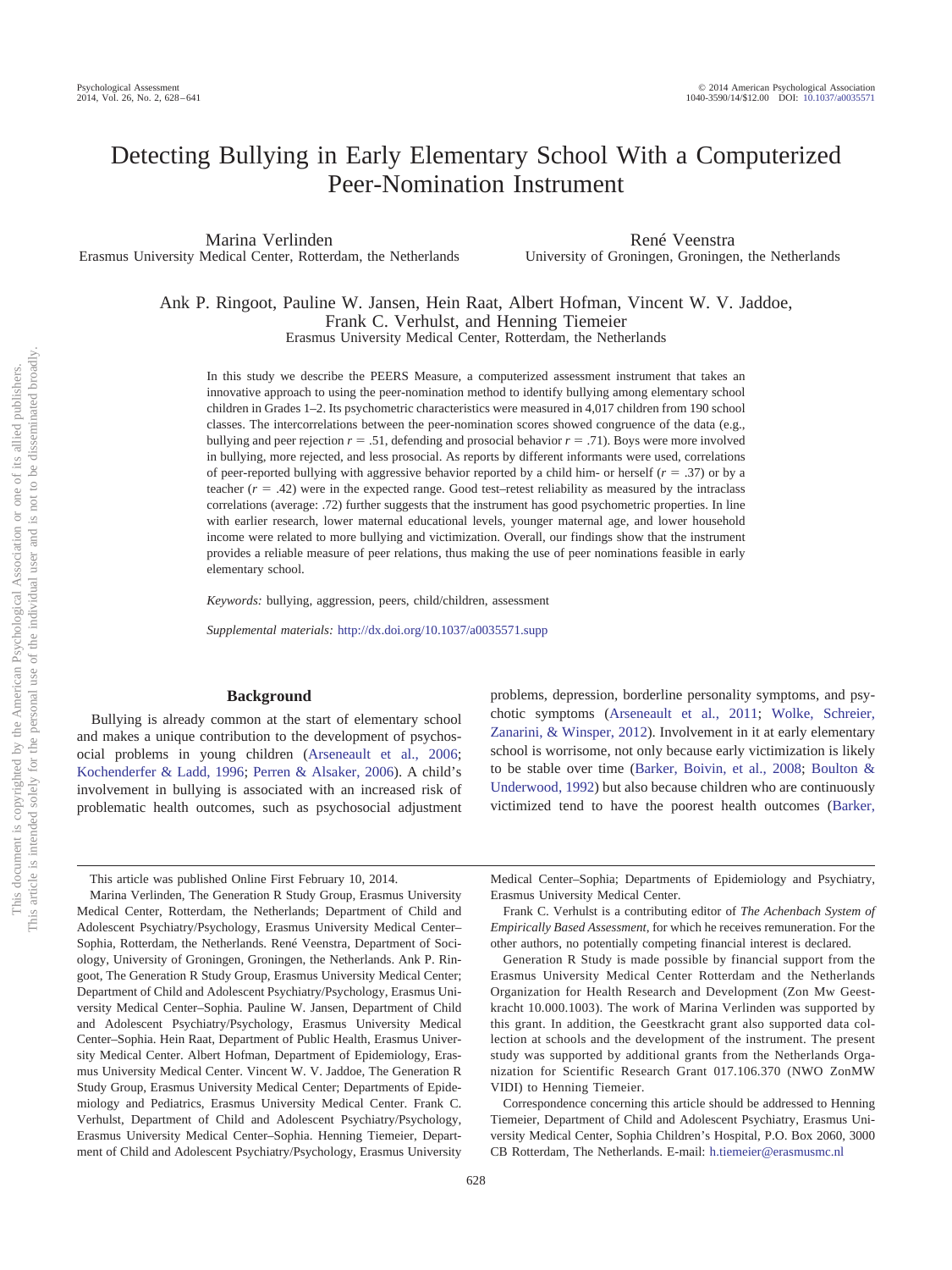[Arseneault, Brendgen, Fontaine, & Maughan, 2008\)](#page-11-4). Although the early detection and prevention of bullying problems is crucial, relatively few studies have examined the problem of peer victimization in early elementary school, partly due to the difficulties of measuring bullying in young children.

As [Salmivalli and Peets \(2009\)](#page-12-2) stated, classroom context plays an important role in the occurrence of school bullying. Irrespective of whether only two children or more are involved in bullying, all the children in a school class represent the social context within which the status of bully and victim can be understood relative to other group members [\(Salmivalli &](#page-12-2) [Peets, 2009\)](#page-12-2). The classroom is therefore an important social context for bullies to establish their status with respect to their peers. Naturalistic observations of peer interactions showed that 88% of bullying episodes occurred in the presence of the classroom peers [\(Hawkins, Pepler, & Craig, 2001\)](#page-12-3).

Because distress and anxiety can result from being a witness to bullying [\(Janson & Hazler, 2004\)](#page-12-4), it is clear that bullying processes have negative effects not only on the victims but also on other children in the peer group. The behaviors of peers during bullying episodes influence bullying processes: Whereas a smaller number of children try to stop it by defending the victim, most peers actively or passively reinforce it [\(Salmivalli, Lagerspetz,](#page-12-5) [Björkqvist, Österman, & Kaukiainen, 1996\)](#page-12-5). Taking a specific role in bullying situation depends on many factors, including a child's own current status in the group, his or her relationship with the bully and the victim, fear of becoming a target of bullying, empathy, and, importantly, normative classroom beliefs about bullying [\(Salmivalli & Peets, 2009\)](#page-12-2). Bullying thus depends greatly on the classroom context.

Bullying is a group process involving all the children in a group, whether actively or passively [\(Salmivalli et al., 1996\)](#page-12-5). One technique for studying the perceptions and experiences of all the children in a group—and thus class—is the *peer-nomination method*. Once the ratings of *all the peers* in a class are aggregated, it becomes easier to obtain a reliable and objective measure of bullying at group level. Information on the bullying involvement of each dyad in a class can be generated through the use of *dyadic nominations*, which can be used to elicit who bullies whom; bullying-involvement scores can then be aggregated on the basis of the ratings of all the children in a school class [\(Veenstra et al.,](#page-13-1) [2007\)](#page-13-1).

Importantly, young children were shown to be consistent in nominating the aggressors [\(Monks, Smith, & Swettenham,](#page-12-6) [2003\)](#page-12-6)—demonstrating that the peer-nomination method is indeed suitable for assessing victimization in children in the first grades of the elementary school. Because, in the peer-nomination method, a child's involvement in bullying is determined on the basis of the ratings from all the children in a school class, this approach provides complete and reliable information. Some earlier studies used the peer-nomination method in interviews to assess peer aggression: Children were asked questions by a researcher and were asked to answer by mean of nominating their classmates [\(Ladd & Kochenderfer-Ladd, 2002;](#page-12-7) [Monks et al., 2003;](#page-12-6) [Österman](#page-12-8) [et al., 1994;](#page-12-8) [Perren & Alsaker, 2006;](#page-12-1) [Vermande, van den Oord,](#page-13-2) [Goudena, & Rispens, 2000\)](#page-13-2).

One of these studies, a study of kindergarten children by [Perren](#page-12-1) [and Alsaker \(2006\)](#page-12-1) showed that age-appropriate use of the peernomination method (e.g., with the help of printed illustrations during an interview) makes it possible to capture different forms of bullying, and to measure negative and positive forms of peer relationship. The authors assessed bullying and victimization by interviewing 344 children aged 5–7 years. During the interviews, the term "bullying" was explained with the help of four cartoons that depicted children bullying other children [\(Perren & Alsaker,](#page-12-1) [2006\)](#page-12-1). Children were asked about four different forms of bullying: physical bullying, verbal bullying, object-related/material bullying, and exclusion. To help them with their peer nominations, children were shown the photographs of their peers in their kindergarten class and were asked to nominate the bullies and their victims.

Several other research groups have successfully used the peer-nomination method in interviews with young children [\(Ladd & Kochenderfer-Ladd, 2002;](#page-12-7) [Monks et al., 2003;](#page-12-6) [Öster](#page-12-8)[man, et al., 1994;](#page-12-8) [Vermande et al., 2000\)](#page-13-2). [Ladd and](#page-12-7) [Kochenderfer-Ladd \(2002\)](#page-12-7) collected peer reports of victimization in 197 6-year-olds and their classmates by using photos of the children and by asking the interviewees to nominate the victims of physical and verbal peer aggression. [Monks et al.](#page-12-6) [\(2003\)](#page-12-6) conducted interviews with 104 children aged 4–6 using pictures with stick figures to depict the aggressor and victim in situations of physical and verbal aggression, social exclusion, and rumor-spreading. Children were first asked whether anyone in the class behaved like this toward others. Then, in order to identify those who did so, they were asked to nominate classmates, including themselves.

Similarly, [Österman et al. \(1994\)](#page-12-8) used peer-ratings and selfratings of victimization and of physical, verbal and indirect aggression to interview 404 8-year-olds. They found that peer reports of aggression were more consistent than self-reports [\(Österman, et](#page-12-8) [al., 1994\)](#page-12-8). But as the opposite was found for victimization, it seemed better for children to report on victimization themselves and for peers to report on bullying. When asking children to nominate their peers in this study, the authors used a group photo of all the children in the class.

[Vermande et al. \(2000\)](#page-13-2) also used the peer-nomination method to assess aggression in 1,090 5-year-olds, asking them to nominate their aggressors. Like [Österman et al. \(1994\);](#page-12-8) [Vermande et](#page-13-2) [al. \(2000\)](#page-13-2) asked children to nominate their aggressors, and not about own roles as bullies, in order to avoid social-desirability bias.

While this interview-based peer-nomination method has been used successfully, it remains a challenge to use the peernomination method with young children. Interviewing each child is elaborate and time-consuming; health practitioners, researchers, and school staff may also lack the necessary resources or skills. Although, with older children, lists with the names of participating children can be used to aid the process of peer nominations, it can be quite burdensome for first-graders to answer a number of questions while going through long lists of classmates' names. In early elementary school, children find it easier to understand questions with the help of illustrations; earlier research has also showed the use of cartoon methodology in interviews about peer relations to be successful [\(Perren](#page-12-1) [& Alsaker, 2006;](#page-12-1) [Smith, Cowie, Olafsson, & Liefooghe, 2002\)](#page-13-3). Similarly, it may be more suitable when studying bullying in young children to use children's photos rather than lists of names during the peer-nomination procedure.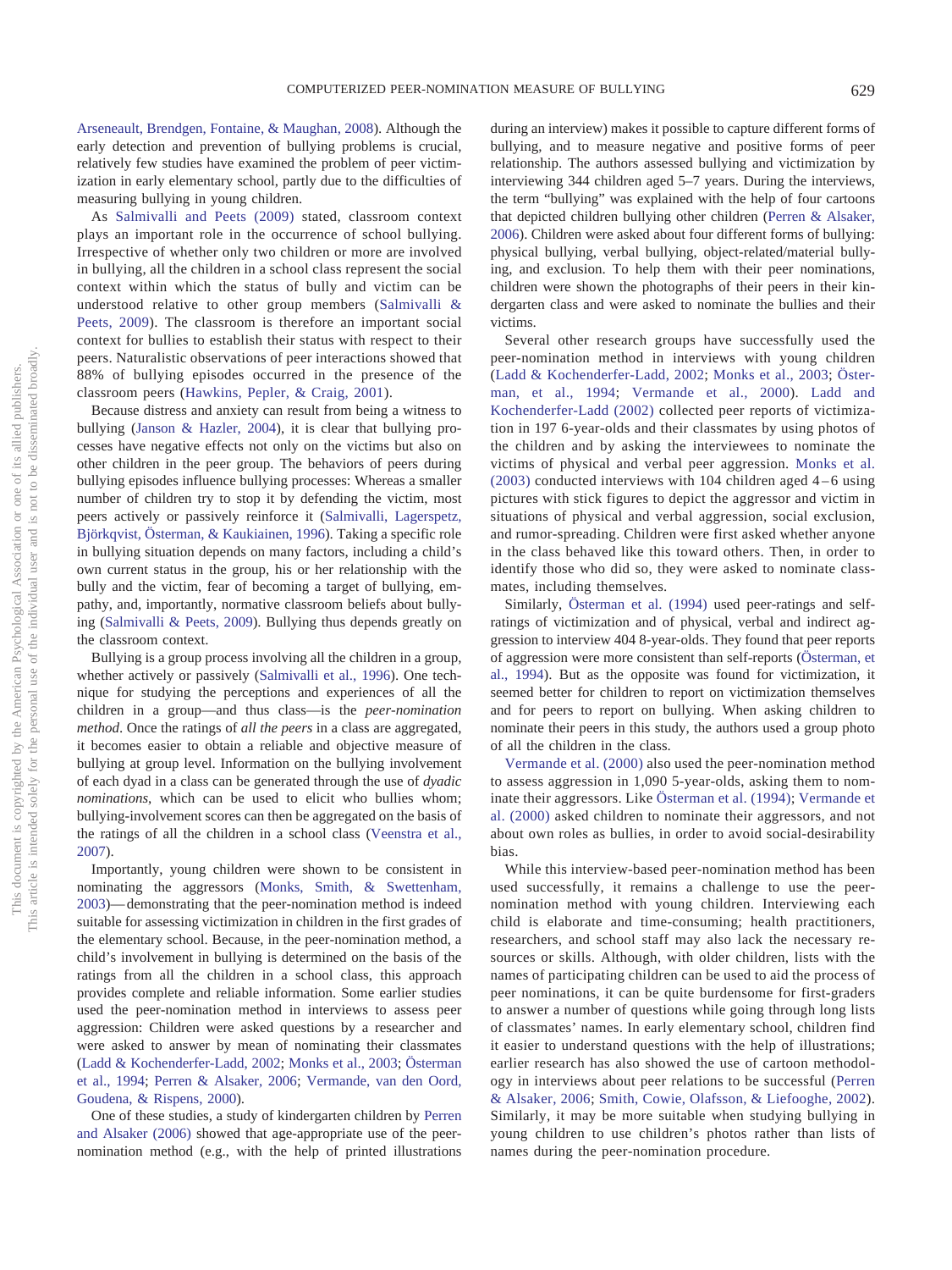On the basis of the above, we developed the  $PEERS<sup>1</sup>$  Measure, an instrument that would allow young children to answer questions about peer victimization and nominate peers independently rather than in an interview. Intended to enable them to report on their own experience of being victimized, and to be rated by their peers for bullying, the PEERS Measure is a computerized assessment that takes an innovative approach to using the dyadic peer-nomination procedure with children aged 6–10. It is an interactive assessment instrument that enables children to complete the task independently by following audio instructions and by using illustrations and photos to answer the questions. As a standardized assessment instrument, it is suitable for collecting dyadic/network data on different forms of bullying, and on peer acceptance, peer rejection, and prosocial behavior.

For purposes of validation of the PEERS Measure, we also examined the role of the background variables such as *gender*, *age*, *child ethnicity*, and *family socioeconomic background* in bullying involvement. With regard to gender, victimization rates among boys and girls are fairly similar [\(Jimerson, Swearer, & Espelage,](#page-12-9) [2010\)](#page-12-9): While the risk factors for bullying involvement in boys and girls are virtually the same, research suggests that the perpetration of bullying is more prevalent among boys, except for indirect forms of bullying, such as relational bullying (e.g., social exclusion), which are more common among girls [\(Arseneault, Bowes, &](#page-11-5) [Shakoor, 2010;](#page-11-5) [Björkqvist, Lagerspetz, & Kaukiainen, 1992\)](#page-11-6).

With regard to the relationship between bullying and child age, involvement in bullying is already common at the start of schooling [\(Jansen et al., 2012\)](#page-12-10). The highest prevalence is in the first grades of elementary school [\(Kärnä et al., 2011\)](#page-12-11); at the end of middle school, the prevalence gradually decreases.

Ethnicity and family socioeconomic background were both shown to be related with bullying involvement at school. Earlier studies in the Netherlands reported that children from ethnic minority groups were involved in bullying more than their Dutch peers were [\(Jansen](#page-12-12) [et al., 2013;](#page-12-12) [Verkuyten & Thijs, 2002\)](#page-13-4), as was a family's socioeconomic status (reflected in parental educational level and family income). For example, children of single parents and of parents of a lower educational level were found to be involved in bullying more than those from a higher socioeconomic background [\(Jansen et al.,](#page-12-10) [2012\)](#page-12-10).

The overall objectives of this study were to examine the psychometric properties of the PEERS Measure by evaluating its test–retest reliability and its internal consistency, the correlations between its scales, the sociodemographic correlates of bullying and victimization, and its consistency with other measures of child aggressive behavior. We therefore wished to establish the following: (a) the interrelationships between the constructs of the PEERS Measure; (b) whether the instrument has sufficient test–retest reliability and internal consistency and how PEERS bullying scores relate to other measures of child aggression; and (c) whether child and maternal sociodemographic characteristics are associated with children's bullying involvement, and whether these associations are consistent with earlier research.

#### **Method**

## **Design and Study Participants**

Elementary schools in Rotterdam received a letter with a booklet about the study and were invited to visit the website describing the study and PEERS Measure. Researchers then phoned the schools. If a school agreed to participate, the letters and booklets for parents of the children were sent to the teachers, who were asked to distribute them to the parents, and to inform them about the upcoming study. Eighty-two schools were invited to participate, some of them repeatedly. Over two school years, 37 schools participated (school response rate 45%), five of them more than once.

To examine possible selection bias, the 37 schools that were willing to participate in the study were compared with the 45 schools that did not participate. This was done on the basis of the total number of children that attended them, and the socioeconomic status (SES) of the school neighborhood. For this, we used official national reports on school size and neighborhood social status. Scores reflecting the SES of the neighborhood were based on the income, educational level and employment of the residents in the area.

The mean total number of pupils in the participating schools was  $347 (SD = 166)$ ; the mean number in the nonparticipating schools was  $310$  ( $SD = 165$ ). The number of pupils per school did not differ significantly between the schools that participated and those that did not,  $t(80) = -1.02$ , *ns*. With regard to the comparison of SES scores of the schools' neighborhoods, a lower score represents a more affluent SES. As with pupil numbers, SES scores did not differ significantly between the schools that participated (*M*  $SES = 0.77, SD = 1.37$  and those that did not (*M SES = 1.16*,  $SD = 1.44$ ,  $t(80) = 1.23$ , *ns.* 

In total, 4,087 children (target age 6–10 years) from 190 classes at the participating 37 schools were eligible for participation (see supplemental Figure 1). The parents of each child received a letter and booklet about the study and were invited to visit a website containing more information on the topic and a demo-version of the PEERS Measure.

Informed passive consent was obtained from parents and children. This meant that once parents had been informed about the study, they still had an opportunity to withdraw their child's participation: If they did not wish their child to participate, they were asked to inform a teacher or researcher before the assessment. Children were informed at school about the research and gave oral consent before the assessment.

The decision to use passive consent was based on five considerations. First, similar consent procedures had been used in earlier studies that used peer nominations with young children—in Switzerland, the United Kingdom, and the Netherlands [\(Monks et al.,](#page-12-6) [2003;](#page-12-6) [Perren & Alsaker, 2006;](#page-12-1) [Vermande et al., 2000\)](#page-13-2). Second, passive consent would reduce the risks of selection bias and of the participation rate being too low to obtain representative reports from peers. Third, we relied upon the earlier positive experience of the schools, in which the PEERS Measure had been piloted, and the local public-health authorities with passive consent. We drew on the experience of Rotterdam's City Public Health Services, which use passive consent in the administration of yearly surveillance questionnaires at elementary schools in the city and its suburbs. Fourth, we considered the nonexperimental nature of the study and its negligible health-related risks. Fifth, we ensured that option was provided for withdrawing from participation at any

<sup>&</sup>lt;sup>1</sup> "PEERS" stands for peer evaluation of relationships at school (in Dutch: *pesten en relaties op school*).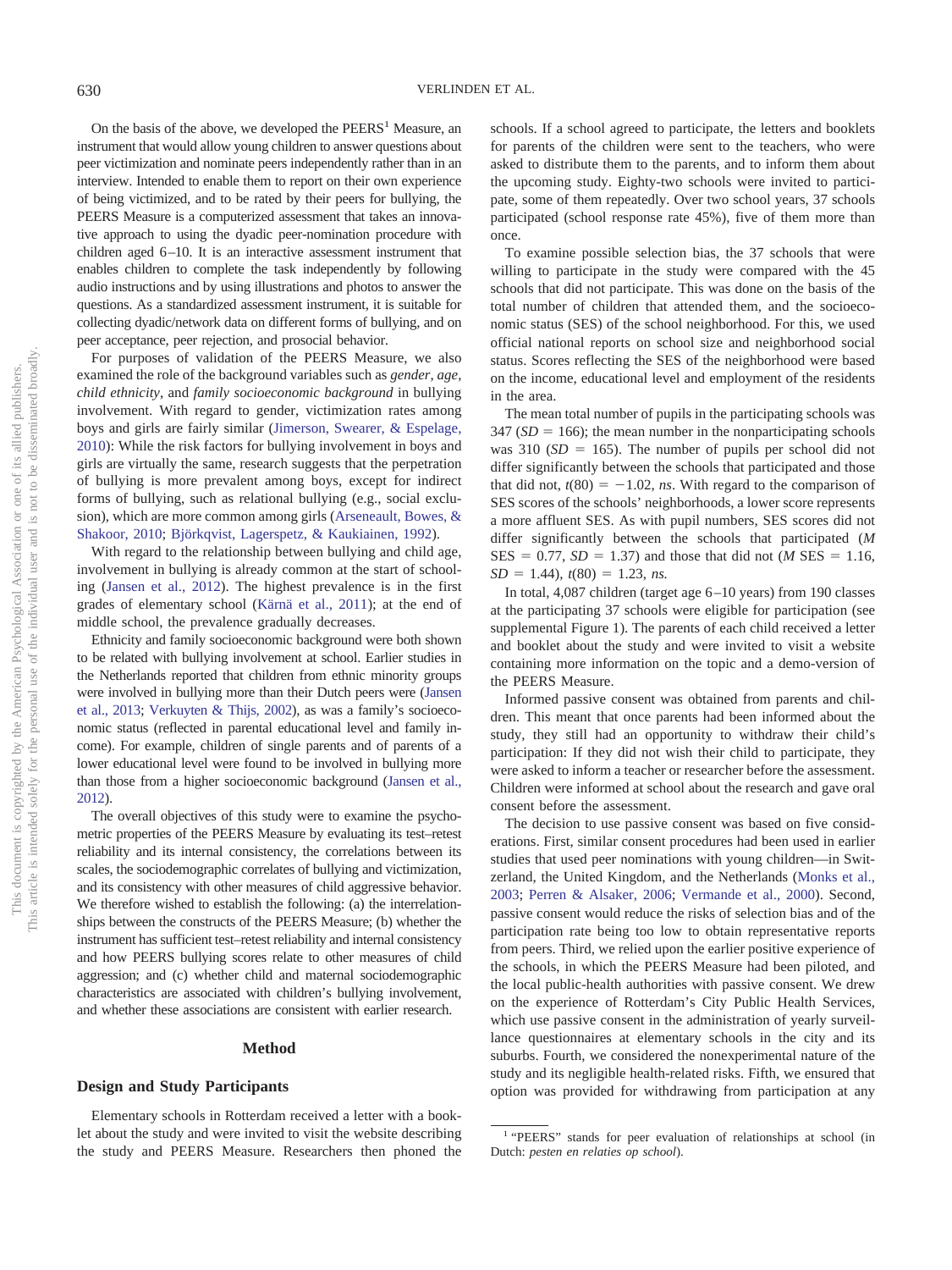time during the study. Not only would parents have the opportunity to withdraw their child's participation, but the children themselves could refuse to participate in the study on the day of testing.

When being instructed on the PEERS Measure, children were informed that their answers would be treated confidentially. After the assessment had been completed, researchers debriefed each child. Feedback was also obtained from teachers. Teachers of the participating classes received reports that contained general and confidential results.

The present study was approved by the Medical Ethics Committee at Erasmus University Medical Center in Rotterdam, the Netherlands (MEC-2010–230).

In the pilot study that had been carried out in three schools  $(n =$ 209) we evaluated the PEERS Measure on the basis of a checklist on the following aspects: (a) informing parents and consent procedure, (b) working with the PEERS assessment system, (c) communication and collaboration with the school staff and introducing the study to children, (d) obtaining photos of the participating children, (e) instructions for children before the assessment, (f) size of the groups of children for simultaneous testing, (g) the age-appropriateness of the PEERS Measure (computer skills, ability to focus, understanding of the method), (h) time to complete the PEERS Measure, and (i) understanding the questions and the concept of bullying. In consultation with the experts in the field of child development and peer relations, the instrument was evaluated and adapted on the basis of researchers' experience during the pilot study and of feedback from schools and children.

As participation was not allowed by parents of 70 of the 4,087 schoolchildren who had been invited to participate, the study sample consisted of 4,017 children (participation rate 98%). Data were collected in three waves over two school years. For our analyses we used the data from the first assessment in a group of children who participated over two school years. Peer-nomination data were available for all 4,017 children. Although self-report data were not obtained for 115 of the 4,017 children, as they were absent from school on the day of the PEERS assessment, peerreported data were available on these children.

The test–retest analyses were performed in a sample of 123 children studying in the same class in the same school year (43.9% boys; *M* age = 7.67 years,  $SD = 9.07$  months). The time interval between the two assessments was 3 months.

The study evaluating the PEERS Measure was carried out in collaboration with the Generation R Study [\(Jaddoe et al., 2010\)](#page-12-13), a large population-based prospective cohort in Rotterdam, the Netherlands. Generation R is designed to identify early environmental and genetic causes and causal pathways leading to normal and abnormal growth, development and health during fetal life, childhood and adulthood. It enrolled 9,778 mothers living in Rotterdam whose delivery dates lay between April 2002 and January 2006 and who had been recruited through midwives and obstetricians. Pregnant women who could not be approached during pregnancy were approached in the first months after their child's birth, when newborns visited the routine child-health centers. The response at baseline was 61%, and general follow-up rates until the age of 6 years exceed 80%. All participants provided written informed consent. The Generation R Study was approved by the Medical Ethics Committee at Erasmus University Medical Centre.

During the Generation R Study, regular extensive assessments have been conducted during the prenatal phase, at preschool age

and at later ages [\(Tiemeier et al., 2012\)](#page-13-5). As well as questionnaires, detailed physical and ultrasound examinations, data collection in mothers, fathers and children includes behavioral observations and biological samples. In 2012, the 6-year examination wave was completed. In it, 6,694 children were assessed, each with a parent; 594 children participated by questionnaire only. In total, parents gave consent for 8,306 children, and children participated at least with health-care data.

As the present study of peer relations used passive consent, age, and gender were the only background data we were allowed to obtain on the children participating in the PEERS assessment. Embedding the current study into the Generation R Study enabled us to combine peers' reports at school with the background variables of participants in the Generation R Study, which were collected before the PEERS Measure.

When the present study was carried out, the oldest Generation R children were in elementary school Grades 1–2. This means that 1,590 of the 4,017 children in our sample were also participants in the Generation R Study. Before the study started, written permission to merge Generation R Study data at schools and registries was obtained from the parents participating in the Generation R Study (MEC 2007–413). The schools invited for assessment with the PEERS Measure were selected randomly from the list of schools that had at least one Generation R Study participant in Grades 1–2 during the academic year in which the PEERS data were collected.

General analyses were conducted regarding 4,017 children who completed the PEERS Measure. Some additional analyses were conducted in a subgroup of children who participated in the Generation R Study, i.e., for whom background information and additional assessments of behavior were available  $(n = 1,590)$ children). The extra assessments of child behavior available for these children included the Berkeley Puppet Interview  $(n = 1,330)$ and Teacher Report Form  $(n = 1,160)$  of aggressive behavior at school [\(Ablow, Measelle, & MacArthur Working Group on Out](#page-11-7)[come Assessment, 2003;](#page-11-7) [Achenbach & Rescorla, 2001\)](#page-11-8).

## **Procedure and Content**

The PEERS Measure, which is an interactive animated webbased computer program, was used to assess peer relationships in elementary school children in Grades 1–2. Before the assessment, researchers visited schools to discuss logistical issues with the directors and teachers, and to tell children about the study. Information on children's names, dates of birth, and genders were obtained from the school registries. Recent portrait photographs of the participating children (required for peer nomination questions) were either provided by the school or were taken by a researcher during an introduction visit. Before the PEERS Measure was administered, the demographic data and photographs were entered into the PEERS assessment program. The procedure children followed when completing the PEERS Measure was standardized and a strict protocol was followed at all times.

Each PEERS assessment was carried out in a group of six to eight pupils. The teachers of the participating classes needed to make no substantial time investment, as all testing was done by the researchers. Before administration of the measure started, a researcher gave children instructions about the PEERS Measure and explained the meaning of bullying through the illustrations con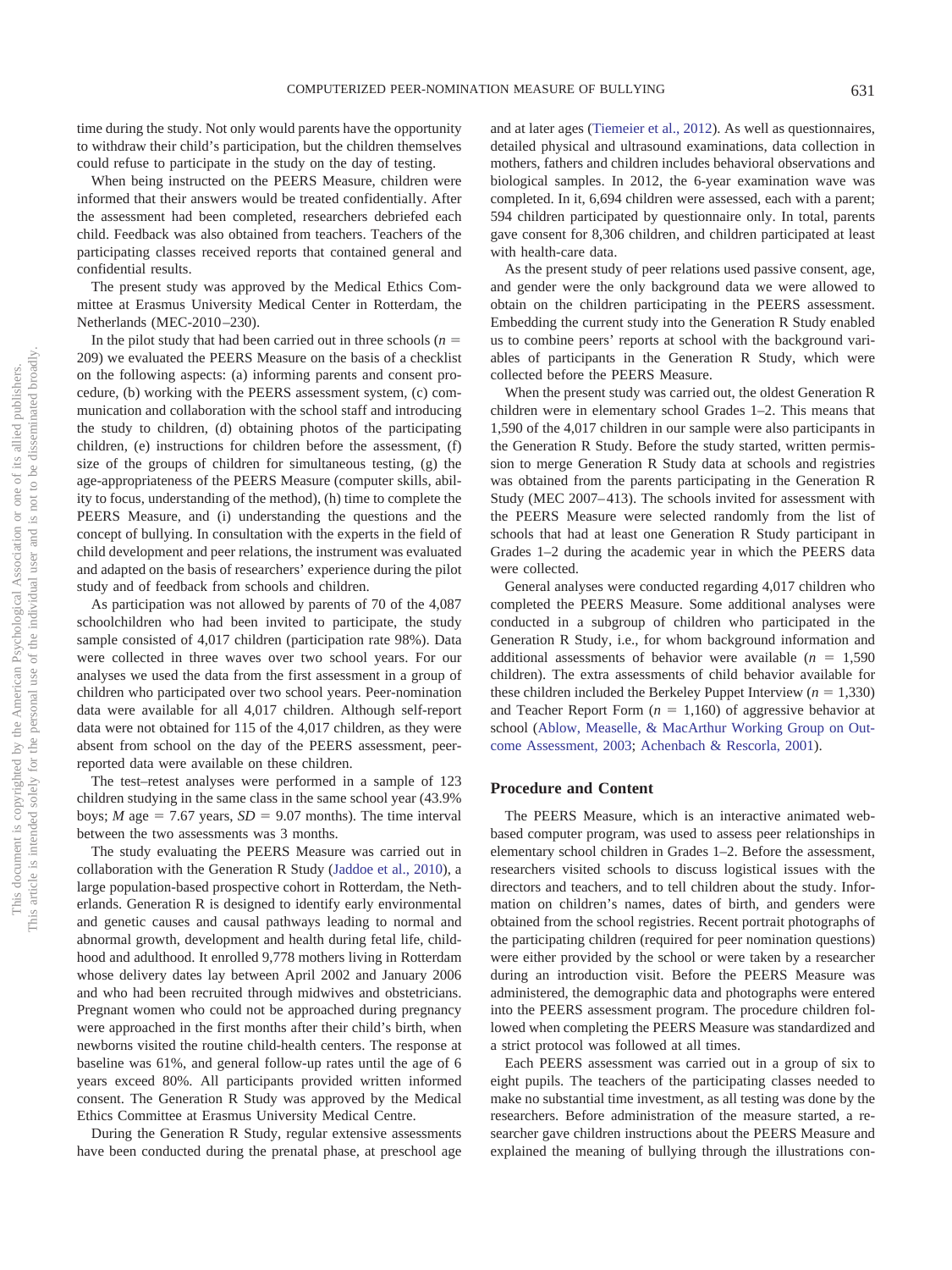tained in the measure. After the general introduction, children were seated at computers, each at a sufficient distance to ensure privacy. Once the task started, children heard a short introduction and instructions via a headset. The assessment began with a selfidentification task to check whether a child could recognize him or herself and his or her classmates in the photos. Then, to familiarize children with the nomination technique, two exercise questions followed during which children were asked to nominate an animal they liked most and an animal they liked least.

Throughout the PEERS Measure children had to answer questions about peer rejection and acceptance, victimization, defending and prosocial behavior. The questions about victimization were based on earlier studies of young children [\(Jansen et al., 2012;](#page-12-10) [Perren & Alsaker, 2006\)](#page-12-1). [Perren and Alsaker \(2006\)](#page-12-1) used cartoons of four forms of bullying to interview 5- to 7-year-olds on bullying and victimization. Using photos of classmates, they then asked the children to point at those involved in bullying. In our study, too, children were presented with pictures depicting the four forms of bullying and were asked to nominate classmates who demonstrated such behaviors. However, to improve the reliability of the information we would obtain, the children in our study were asked to report who bullied *them*. The mean age we targeted was slightly higher than in Perren and Alsaker's study, as we wished to create an instrument that children could complete independently. Similar to this study, we used photos depicting four forms of bullying to illustrate bullying incidents.

The concept of bullying was operationalized according to the traditional definition [\(Olweus, 1993\)](#page-12-14), which emphasizes purposive, repeated and continuous nature of aggression and an inability, or weakened ability of a victim, to defend oneself. For the exact wording of the definition of bullying given to children during the instructions, and for the examples of the questions from the PEERS Measure, see the online supplemental material.

During the PEERS Measure, but before the peer-nomination questions, children were asked six *yes–no questions* on victimization, defense, and prosocial behavior. Affirmative answers to them were later used as a measure of frequency of that specific behavior.

Next, children were asked to *nominate* their classmates. This part of the PEERS Measure started with questions about *peer acceptance and rejection*. The children were told to imagine that they were going on an exciting school trip and could nominate not only children they would like to take with them (peer acceptance) but also those they would rather not take (peer rejection). To answer these questions, they should click on the photos of the classmates, which were displayed in random order.

Next, children were asked questions on four different forms of *peer victimization*: (a) physical bullying (i.e., physical peer aggression, such as hitting, kicking or pushing); (b) verbal bullying (i.e., behaviors such as calling names or saying mean or unkind things); (c) material bullying (e.g., taking away or breaking other child's belongings); and (d) relational bullying, a concept that referred mainly to social exclusion. The task ended with a question on *defending* and a question on *prosocial behavior*. All questions in the PEERS Measure were accompanied by an audio and visual description of a situation specific to the concept in question.

Children were asked to nominate those classmates whose behavior toward them demonstrated the behavior in question. For instance, after a verbal form of bullying had been explained, the children were asked, "Does anyone in your class do such things to you?" If the answer was affirmative, they were then told, "Click on the pictures of the classmates who often say mean things to you." Such a procedure was used after each behavior in question had been explained through visual and audio instructions (see supplemental materials for transcript of the audio and illustrations of the PEERS Measure).

Children could nominate classmates by clicking on their photographs. The number of nominations was restricted to six for peer-acceptance and peer-rejection questions, and to 10 for questions on the four forms of victimization, defending, and prosocial behavior. Aggregate scores for each form of bullying were calculated using ratings by multiple peers. The number of classmates nominated by each child was used to calculate the self-reported victimization scores. The number of nominations as a bully received by each child was used to compute the peer-reported bullying scores. A similar procedure was used to obtain aggregate scores for peer acceptance, peer rejection, defending, and prosocial behavior.

We chose to computerize the task, first for reasons of efficiency and standardization and also to avoid situational effects related to an interviewer's possible influence on a child. Asking open questions was not feasible, as children were intended to complete the task independently. Because it was also important for the nominations to be registered automatically and to be restricted solely to the participating children, the children were presented with the pictures of their participating in the study classmates and were asked to click on the relevant photos to nominate children who behaved toward them in the way described. If a child wished to nominate a classmate who was not participating in the study, he or she could click on a special "dummy" picture with no photograph.

A trained research assistant supervised children completing the PEERS assignment and was available for questions and help at all times. The average time taken to complete the assignment was 7.6  $\min$  (*SD* = 1.9 min). Anonymous ID numbers for all the participating children were generated by the PEERS Measure program. A data set containing coded data were created automatically after the PEERS Measure was conducted in each class.

## **Covariates**

Age and gender information was obtained for all participants (*M* age  $= 7.9$  years,  $SD = 11.2$  months; age range  $= 5.5{\text -}10.9$  years; 49.7% boys). The data of 1,590 children participating in the Generation R Study [\(Jaddoe et al., 2010\)](#page-12-13) were merged with the PEERS Measure data generated in the current study. For these 1,590 children, five sociodemographic characteristics were available: (a) the child's national origin, which was defined by the country of birth of the parents and was categorized as "Dutch," "Other Western" and "non-Western" [\(Statistics Netherlands,](#page-13-6) [2004a\)](#page-13-6); (b) maternal age; (c) maternal education, i.e., the highest *educational level* attained by the mother in four categories, ranging from "low" (3 years of general secondary education) to "high" (higher academic education/PhD; [Statistics Netherlands, 2004b\)](#page-13-7); (e) monthly household income, which comprised three following categories, "€1,200" (below social security level), "€1,200– 2,000" (average income), and " $>\epsilon$ 2,000" (modal income); and (e) maternal marital status, which was categorized as "single" and "married/living together."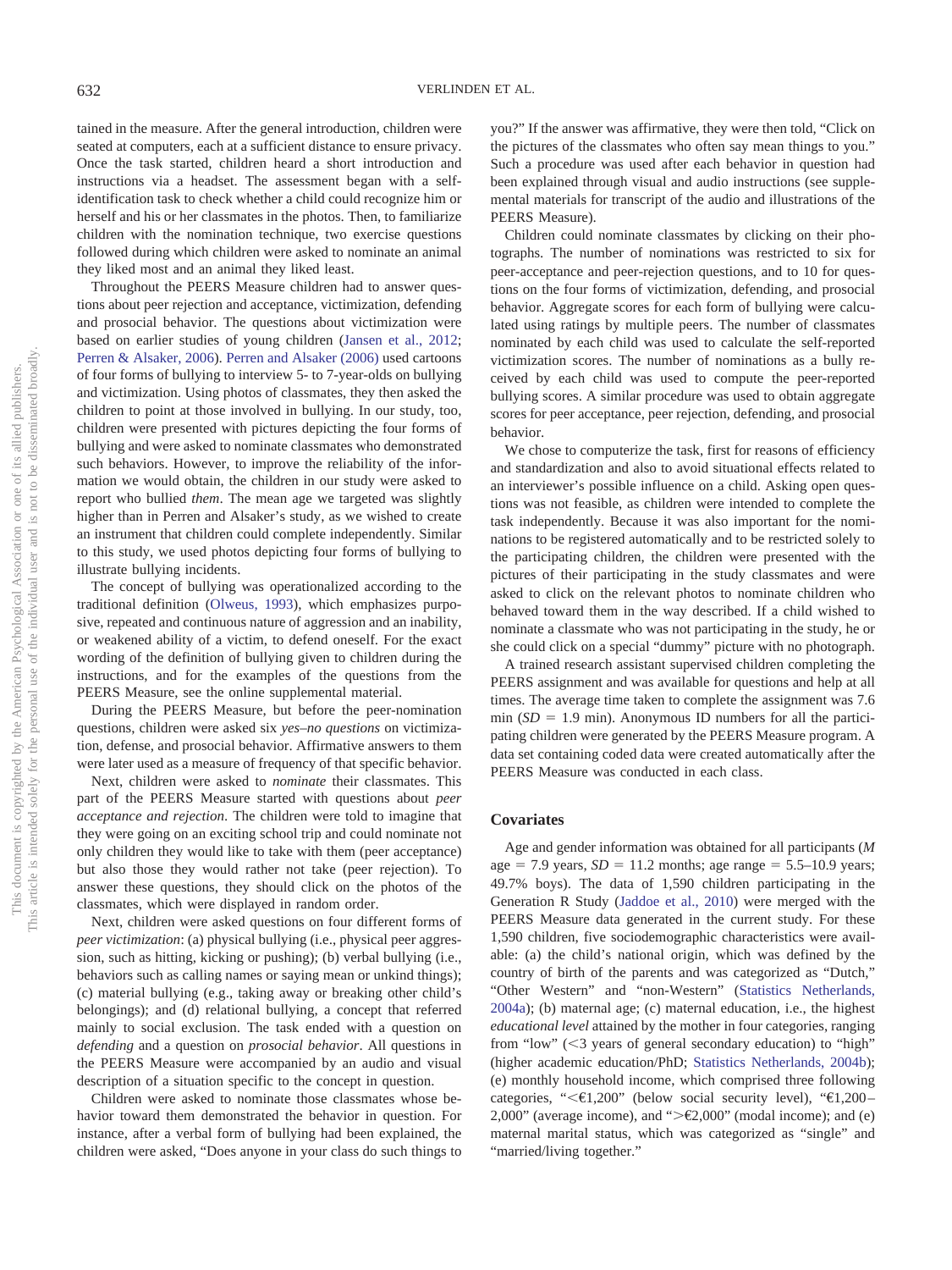Peer-reported bullying scores obtained with the PEERS Measure were related to teacher-reports and child-reports of aggressive behavior. A Dutch version of the Teacher Report Form (TRF; 6–18 years; [Achenbach & Rescorla, 2001\)](#page-11-8) was used at the mean age of 6.5 years  $(SD = 14.5 \text{ months})$  to obtain teacher reports of child aggressive behavior problems in the preceding 6 months  $(n = 1,163, 73\%$  of the present sample; overall TRF response in the Generation R cohort 60%). We used the *Aggressive behavior* scale (20 items) in our analyses as it closely relates to bullying behavior. Examples of the TRF items assessing aggressive behavior are "Cruelty, bullying or meanness to others" and "Destroys property belonging to others." Teachers rated the scale items on a 3-point Likert-type scale ranging from *Not True* to *Very True or Often True*. The TRF has good validity and reliability [\(Achenbach](#page-11-8) [& Rescorla, 2001\)](#page-11-8). Weighted sum scores were used in the analyses.

Child reports of overt hostility/aggression were obtained using the Berkeley Puppet Interview (BPI), a semistructured face-to-face interview in which hand puppets are used to obtain standardized self-reported information from young children [\(Ablow et al.,](#page-11-7) [2003\)](#page-11-7). The BPI interviews were available for 1,356 children and were conducted at the mean age of  $6.1$  years ( $SD = 5.0$  months). Overt Hostility/Aggression to Peers scale consisted of seven items. Examples of the scale items are "Likes to tease" and "Hits other kids." The items were coded on a 7-point scale. Summed scale scores were used for analysis, with higher scores representing more problems. The Berkeley Puppet Interview has good psychometric properties [\(Ablow et al., 2003\)](#page-11-7).

The mean interval between the peer and teacher assessments was 14.7 months  $(SD = 15.0 \text{ months})$ , and the mean time difference between the PEERS Measure assessment and the BPI interview was 18.5 months  $(SD = 8.8 \text{ months})$ . To illustrate the effect of time difference between the assessments, the correlation coefficients between the peer-reported data and the child and teacher reports of aggression were examined in two subgroups: (a) children in whom the two assessments were conducted  $\geq 10$  months apart and (b) children whose time between the assessments was  $\leq 10$  months.

#### **Statistical Analyses**

The *test–retest reliability* of the PEERS Measure was examined by calculating the intraclass correlation coefficients (ICC). For 123 children who were tested twice during the same school year (with the 3 months in between the assessments), we examined the Bland-Altman plot for agreement between the assessments [\(Bland](#page-11-9) [& Altman, 1986,](#page-11-9) [1987\)](#page-11-10). In a Bland-Altman plot, the individual differences between the scores from two assessments are plotted against the averages of the two assessments. The mean of the differences and the lower and upper limits of agreement were calculated. As well as examining whether children gave the same (i.e., affirmative or negative) answers to the "yes–no" questions on victimization, defending and prosocial behavior, we also calculated the Pearson's correlation coefficients for the test–retest scores. In order to assess the internal reliability of bullying and victimization scales, Cronbach's alpha coefficients were calculated.

Next, we examined the *frequencies of the victimization*. Each form of victimization was introduced by a yes–no question, which was used to determine the occurrence of the respective form of peer victimization. Chi-square test statistics were used to study children's answers to the yes–no questions and gender differences in the frequency of reported victimization.

Subsequently, we analyzed the *peer-nomination scores*. If a child reported being victimized, he or she was asked to nominate the bullies. These nominations constitute the victimization score. At the same time, these nominations also contribute to the aggregate bullying scores of other children in the class. Just as all children could nominate the bullies, each child could also be nominated by other children as a bully; this constituted the bullying score he or she received. For each peer nomination question (verbal, physical, material, relational bullying, defending, prosocial behavior, peer acceptance, and peer rejection) we calculated individual proportion scores per child. These individual proportions reflect the number of nominations given by and received from all the other classmates, weighted by the number of classmates performing the evaluation. In order to derive a total score of a construct (e.g., overall bullying score), these proportion scores were averaged. Bullying scores thus reflect the extent to which a child is perceived as a bully by his or her classmates. Higher values represent more bullying (i.e., the higher the score, the more often a child is named as a bully by the peers). Pearson's correlation coefficients were calculated to examine the associations between the peer-nomination scores. Gender differences in nomination scores were examined using the *t* test.

For *validation* purposes we related the PEERS Measure to measures of aggressive behavior assessed with different instruments. We analyzed the correlation coefficients between the bullying scores obtained with the PEERS Measure and (a) child-reported aggression obtained through the Berkeley Puppet Interview and (b) teacher-reported aggression measured by TRF.

Last, we used data for 1,590 Generation R participants to examine the *child and maternal sociodemographic correlates of bullying and victimization*. Sociodemographic differences were studied using *t* test and regression analyses. Additional analyses were carried out to further examine the association between the sociodemographic variables and bullying involvement, also adjusting one for the other and also for child birth order and maternal national origin.

Analyses were performed using STATA (Stata/SE 12.0, Stata-Corp LP, Texas). As our data were clustered, information obtained from children from the same school classes was likely to be correlated. To account for the clustered structure of the data, we adjusted the standard errors and p-values in our analyses. The reported *p*-values were derived from analyses using robust standard errors (Huber-White sandwich method).

#### **Results**

#### **Consistency and Reliability**

We analyzed data from 190 school classes  $(N = 4,017)$ , which had average number of pupils of 21 (minimum 10, maximum 31).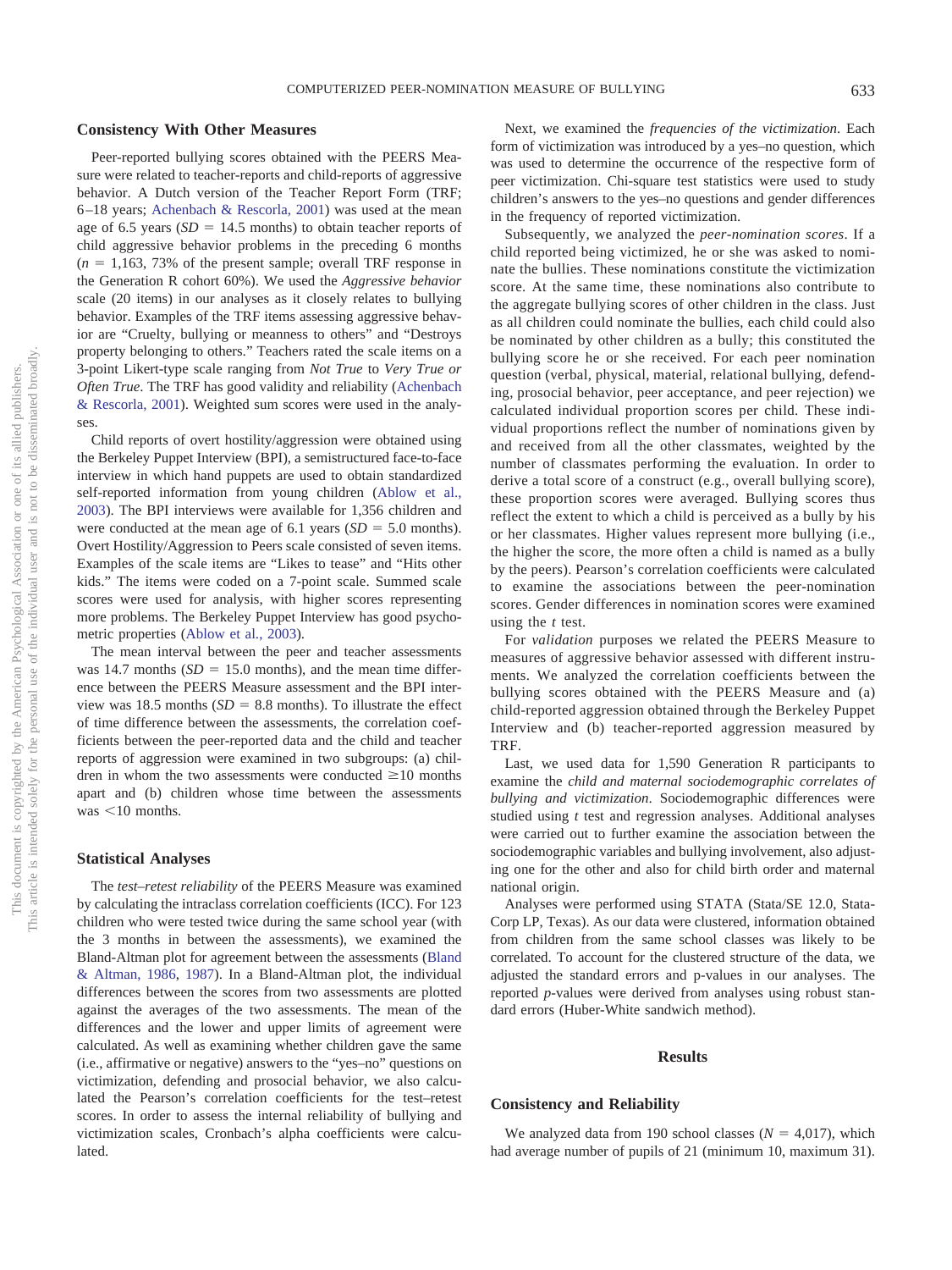The average time to complete the PEERS Measure was 7.6 min  $(SD = 1.9 \text{ min}).$ 

We examined the internal consistency and test–retest reliability of the constructs assessed by the PEERS Measure. The Cronbach's alpha for the bullying scale (four questions measuring different forms of bullying) was .79; for the victimization scale, the coefficient was .73, and for the positive nominations scale (a combination of peer acceptance, defending and prosocial behavior) it was .85. Test–retest results showed that 72.2% of children gave the same answers to the yes–no questions on victimization, 74.8% gave the same answer to the question on defending, and 86.1% the same answer to the question on prosocial behavior. Pearson's correlation coefficients for peer-nomination scores were high (e.g., for bullying  $r = .77$ ,  $p < .001$ , and for peer acceptance  $r = .79$ ,  $p < .001$ ). The ICC coefficients showed good agreement between the test–retest scores (ICC<sub>bullying</sub> = .78,  $p < .001$ ; ICC<sub>victimization</sub> = .67,  $p <$ .001; ICC<sub>peer rejection</sub> = .71,  $p < .001$ ; and ICC<sub>peer acceptance</sub> = .81,  $p <$ .001).

To assess the agreement between the test–retest scores, we also examined the Bland-Altman plot, where the mean of the differences for bullying scores from two assessments was close to zero, thus reflecting good agreement  $(M = 0.00)$ , lower limit of agreement  $= -0.01$ , upper limit of agreement  $= 0.09$ ). There was also good agreement for victimization scores  $(M = 0.00)$ , lower limit of agreement  $= -0.15$ , upper limit of agreement  $= 0.15$ ).

## **Self-Reported Victimization and Peer Nominations**

Before each peer-nomination question on victimization, the children answered four yes–no questions on different forms of victimization. In total, 38.7% reported being bullied verbally by their classmates, 19.3% reported having experienced bullying that was expressed by taking away or breaking their things or belongings, 39.1% reported being victimized physically, and 38.5% reported that they had experienced relational victimization. Girls reported a higher frequency of relational victimization (43.5% vs. 33.5%,  $p < .001$ ), verbal victimization (40.8% vs. 36.7%,  $p =$ .02), and material victimization  $(21.6\% \text{ vs. } 17.0\%, p = .001)$ . Both genders reported a similar frequency of physical peer victimization.

Next, we examined the *peer-nomination scores*. Correlations among peer acceptance, peer rejection, defending, prosocial behavior and bullying were all statistically significant. All were in the direction expected [\(Table 1\)](#page-6-0): e.g., bullying and peer rejection were positively correlated  $(r = .51, p < .001)$ , and bullying and prosocial behavior were negatively correlated  $(r = -.14, p <$ .001). The most strongly associated were defending and prosocial

behavior ( $r = .71$ ,  $p < .001$ ), peer acceptance and defending ( $r =$ .61,  $p < .001$ ), and peer acceptance and prosocial behavior ( $r =$ .66,  $p \leq .001$ ). The results showed that children who behave prosocially toward others also defend their classmates if they are bullied and are more accepted by their peers.

We determined how many children nominating bullies gave the maximum number of nominations allowed and found that 4.8% gave the maximum number allowed for verbal victimization, 2.7% gave the maximum for physical victimization, 1.4% gave the maximum for material victimization, and 3.9% for relational victimization.

[Table 2](#page-7-0) presents the gender differences in *peer-nomination scores* and shows that boys and girls received a similar number of nominations for relational bullying. Unlike boys, who were more often rejected by classmates and were more often nominated as bullies, girls received more positive nominations. Girls were nominated more often than boys as defenders and as behaving prosocially toward others. With regard to peer acceptance, peer nominations showed no gender differences. The number of given-out nominations showed that girls had higher relational, verbal and material victimization scores. We found no gender differences with regard to physical victimization scores.

## **Consistency of Peer Report With Other Measures**

We examined the consistency of peer-reported bullying with other measures of behavioral problems. During the administration of the PEERS Measure we had been unable to collect additional measurements of bullying—such as observations of peer interactions or teacher reports of bullying—at the same time as collecting the PEERS data. We therefore compared peer reports of bullying with two other measures available in the Generation R Study: teacher reports of aggressive behavior and child self-report of aggressive behavior. These teacher reports and child self-reports of aggression were related to the bullying data obtained with the PEERS Measure. These additional assessments were carried out independently of the PEERS Measure—at a different time, by different observers, and using different methods (i.e., self-report by child interview and mailed teacher questionnaires). We examined the correlation between the peer-reported bullying and teacher report of aggression on the TRF *Aggressive Behavior* scale. The correlations between the two was .32 ( $p < .001$ ). As [Table 3](#page-7-1) shows, the correlations became stronger when the interval between the assessments was shorter (i.e.,  $r = .42$ ,  $p < .001$ ). The correlation between aggression reported by a child in the BPI interview and peer-reported scores of bullying was .27 ( $p < .001$ ). We also examined the correlation coefficients between the scores from the

<span id="page-6-0"></span>Table 1 *Intercorrelations Between Peer-Nomination Scores*

| Peer-nomination scores                                                           | Peer rejection | Peer acceptance        | Prosocial behavior                | Defending                                   | Victimization                                          |
|----------------------------------------------------------------------------------|----------------|------------------------|-----------------------------------|---------------------------------------------|--------------------------------------------------------|
| Bullying<br>Peer rejection<br>Peer acceptance<br>Prosocial behavior<br>Defending | $.51***$       | $-.08***$<br>$-.38***$ | $-14***$<br>$-.34***$<br>$.66***$ | $-.01$<br>$-.25***$<br>$.61***$<br>$.71***$ | $.26***$<br>$.22***$<br>$-.08***$<br>$-.04*$<br>$-.03$ |

*Note.*  $N = 4017$ . Peer-nomination scores were based on ratings by multiple peers.

 $p < .05.$  \*\*  $p < .01.$  \*\*\*  $p < .001.$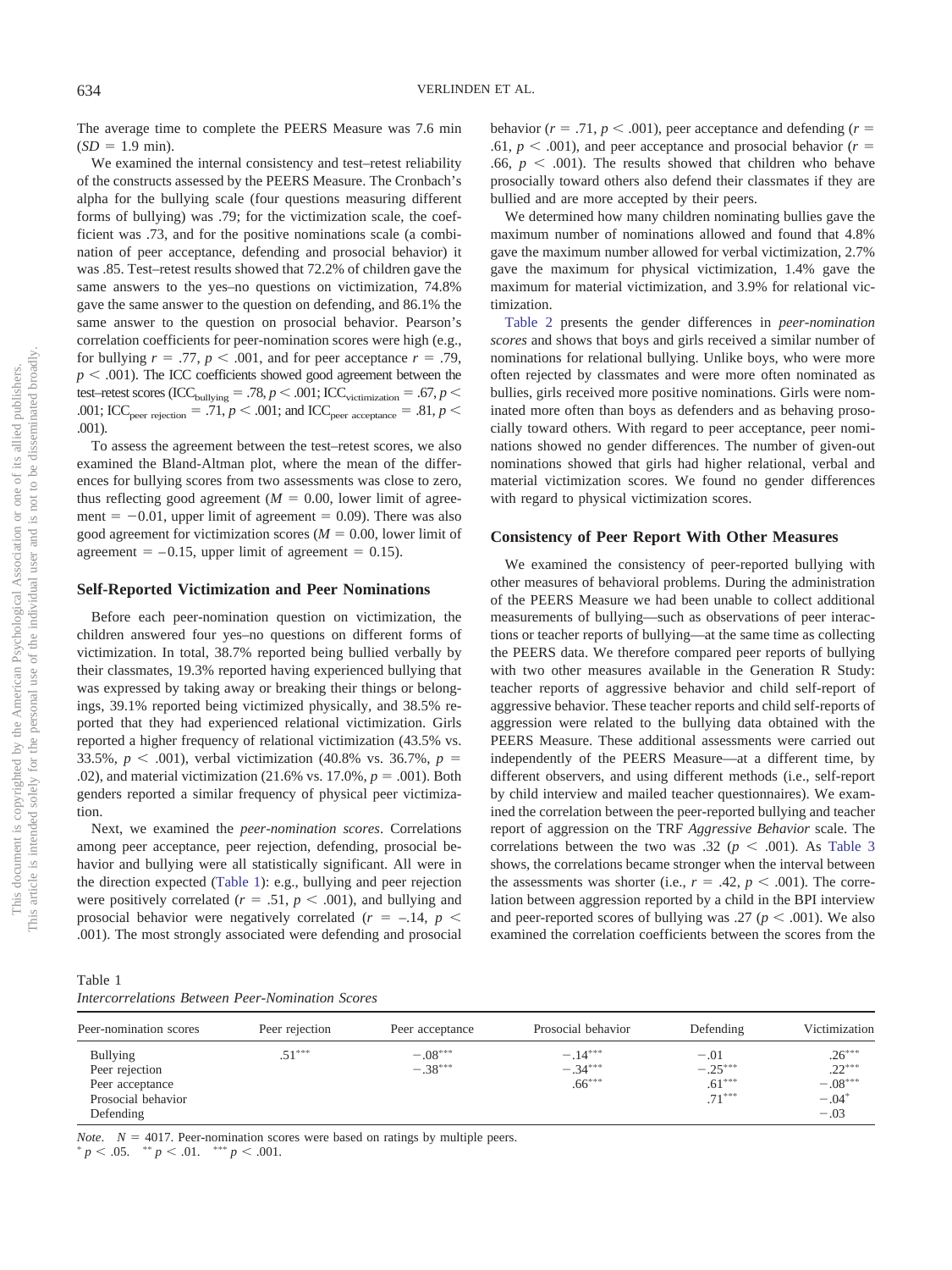| v         | ٠  |                  |
|-----------|----|------------------|
| ۰.<br>. . | ۰, | I<br>n e s<br>۰. |

|                          | <b>Boys</b><br>$= 1,998$<br>(N |      | Girls<br>$= 2,019$<br>(N |      |                  |          |
|--------------------------|--------------------------------|------|--------------------------|------|------------------|----------|
| Peer-nomination scores   | M                              | SD   | M                        | SD   | $\boldsymbol{p}$ | $\eta^2$ |
| Reported by peers        |                                |      |                          |      |                  |          |
| Bullying others          | 0.08                           | 0.07 | 0.05                     | 0.04 | < 0.001          | 0.07     |
| Verbal bullying          | 0.10                           | 0.10 | 0.06                     | 0.07 | < 0.001          | 0.06     |
| Material bullying        | 0.04                           | 0.05 | 0.02                     | 0.04 | < 0.001          | 0.03     |
| Physical bullying        | 0.10                           | 0.10 | 0.03                     | 0.05 | < 0.001          | 0.13     |
| Relational bullying      | 0.07                           | 0.07 | 0.07                     | 0.07 | ns               | 0.001    |
| Peer rejection           | 0.22                           | 0.16 | 0.17                     | 0.14 | < 0.001          | 0.02     |
| Positive nominations     | 0.15                           | 0.08 | 0.17                     | 0.09 | < 0.001          | 0.01     |
| Peer acceptance          | 0.22                           | 0.14 | 0.22                     | 0.14 | n <sub>s</sub>   | 0.0003   |
| Prosocial behavior       | 0.17                           | 0.11 | 0.23                     | 0.13 | < 0.001          | 0.06     |
| Defending                | 0.14                           | 0.10 | 0.17                     | 0.11 | < 0.001          | 0.01     |
| Self-report              |                                |      |                          |      |                  |          |
| Victimization            | 0.06                           | 0.09 | 0.07                     | 0.09 | < 0.001          |          |
| Verbal victimization     | 0.07                           | 0.13 | 0.09                     | 0.14 | < 0.01           |          |
| Material victimization   | 0.02                           | 0.08 | 0.03                     | 0.08 | < 0.05           |          |
| Physical victimization   | 0.06                           | 0.11 | 0.07                     | 0.11 | ns               |          |
| Relational victimization | 0.06                           | 0.12 | 0.08                     | 0.13 | < 0.001          |          |

<span id="page-7-0"></span>Table 2 *Gender Differences in Peer-Nomination Scores*

*Note.*  $N = 4.017$ . Peer-nomination scores were based on ratings by multiple peers. *p* values are derived from analysis using robust standard errors (Huber-White sandwich method) to adjust for the clustered structure of the data.

BPI and the PEERS Measure that were carried out closer in time [\(Table 3\)](#page-7-1). Again, the correlations between child-reported aggression and peer-reported bullying was stronger in the group of children with a shorter interval between the interviews and the PEERS Measure  $(r = .37, p < .001)$ .

Last, we examined the associations of the child and maternal sociodemographic characteristics with bullying and victimization scores obtained by the PEERS Measure [\(Table 4\)](#page-8-0). Children of non-Western extraction were more likely to be nominated as bullies and to report more bullying and victimization than children of Dutch national origin (e.g., the mean score for bullying in Dutch children was  $0.04$  (*SD* = 0.05), and the bullying score in children of non-Western extraction was  $0.07$  (*SD* = 0.06;  $p < .001$ ).

Some additional analyses involved further examination of the differences in bullying and victimization scores among children of non-Western extraction. The bullying scores in children of Dutch national origin were significantly lower than those in Moroccan and Turkish children and in other children of non-Western extraction (e.g., Cape Verdeans and Dutch Antilleans). Children of Moroccan, Surinamese, and other non-Western extraction also had higher victimization scores. However, after adjustment for the child and maternal sociodemographic covariates presented in [Ta](#page-8-0)[ble 4,](#page-8-0) the only bullying scores that remained statistically significant were those for children of Moroccan extraction; those in victimization were no longer statistically significant. Bullying and victimization scores were both higher in children born to mothers with a low intermediate or low educational level [\(Table 4\)](#page-8-0). Children living in households with lower net monthly income and children of single mothers scored higher on bullying and had higher victimization scores. Table S1 in the supplemental materials

<span id="page-7-1"></span>

| Table 3                                               |  |
|-------------------------------------------------------|--|
| Correlations Between Peer, Teacher, and Child Reports |  |

|                                                                    |                         | Aggressive behavior |                       |       |  |  |  |
|--------------------------------------------------------------------|-------------------------|---------------------|-----------------------|-------|--|--|--|
| Child's bullying score based on classmates' nominations            | Teacher report<br>(TRF) |                     | Child report<br>(BPI) |       |  |  |  |
| (PEERS Measure)                                                    |                         | Ν                   |                       | Ν     |  |  |  |
| Bullying                                                           | $.37***$                | 1.160               | $.27***$              | 1,330 |  |  |  |
| Bullying (time between assessments $\leq 10$ months <sup>a</sup> ) | $.42***$                | 460                 | $.37***$              | 210   |  |  |  |
| Bullying (time between assessments $\geq 10$ months <sup>b</sup> ) | $.32***$                | 700                 | $.24***$              | 1.120 |  |  |  |

*Note*. Teacher report was obtained using the Teacher Report Form (TRF; [Achenbach & Rescorla, 2001;](#page-11-8) *n* = 1,160). Child interviews were conducted using the Berkeley Puppet Interview (BPI; [Ablow et al., 2003;](#page-11-7)  $n =$ 1,330). Peer-nomination scores were based on ratings by multiple peers. Values presented are Pearson's correlation coefficients.

 $a$  Analyses conducted in the group of children for whom the time interval between the assessments was  $<10$ months. <sup>b</sup> Analyses conducted in the group of children for whom the time interval between the assessments was  $\geq 10$  months.<br>\*  $n \leq 0.5$  \*\*  $n \leq 10$ 

 $p < .05.$  \*\*  $p < .01.$  \*\*\*  $p < .001.$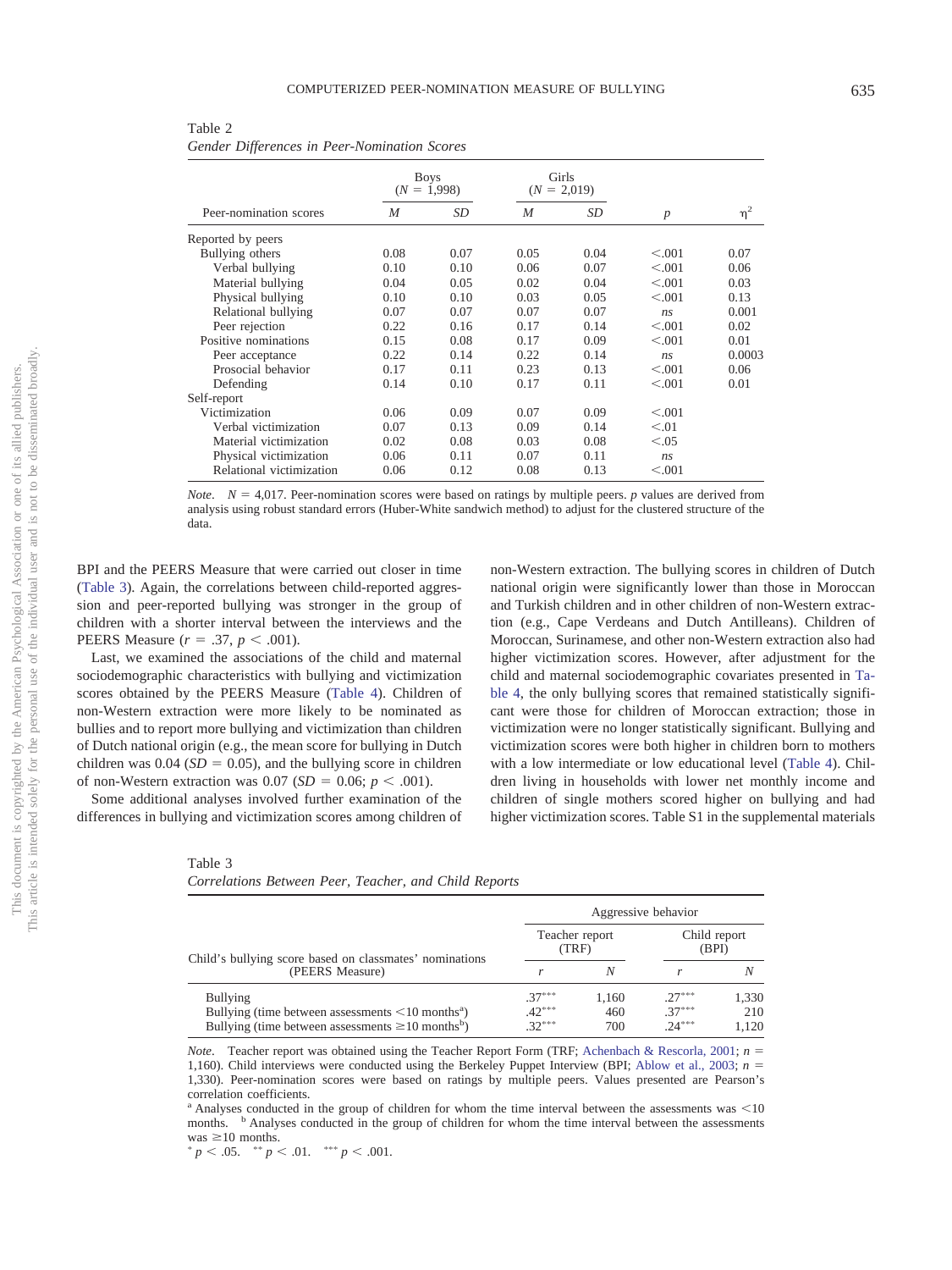<span id="page-8-0"></span>Table 4

*Child and Maternal Sociodemographic Characteristics and Bullying Involvement*

|                                                                            | <b>Bullying</b> |      |      |         | Victimization    |                  |      |           |
|----------------------------------------------------------------------------|-----------------|------|------|---------|------------------|------------------|------|-----------|
| Sociodemographic characteristic                                            | $\cal N$        | M    | SD   | p       | $\boldsymbol{N}$ | $\boldsymbol{M}$ | SD   | $p_{\rm}$ |
| Child's age                                                                | 1,590           | 7.64 | 9.12 | < 0.001 | 1,552            | 7.68             | 9.12 | < 0.01    |
| Gender                                                                     |                 |      |      |         |                  |                  |      |           |
| Boy                                                                        | 777             | 0.07 | 0.06 | Ref     | 758              | 0.06             | 0.09 | Ref       |
| Girl                                                                       | 813             | 0.04 | 0.04 | < 0.001 | 794              | 0.06             | 0.08 | ns        |
| Child's national origin                                                    |                 |      |      |         |                  |                  |      |           |
| Dutch                                                                      | 895             | 0.04 | 0.05 | Ref     | 874              | 0.05             | 0.07 | Ref       |
| Other Western                                                              | 161             | 0.05 | 0.04 | ns      | 161              | 0.06             | 0.10 | ns        |
| Non-Western                                                                | 462             | 0.07 | 0.06 | < 0.001 | 447              | 0.07             | 0.09 | < 0.001   |
| Mother's education                                                         |                 |      |      |         |                  |                  |      |           |
| Low                                                                        | 258             | 0.07 | 0.07 | < 0.001 | 246              | 0.08             | 0.11 | < 0.001   |
| Low intermediate                                                           | 427             | 0.06 | 0.06 | < 0.001 | 414              | 0.06             | 0.09 | < 0.05    |
| High intermediate                                                          | 336             | 0.04 | 0.04 | ns      | 333              | 0.05             | 0.07 | ns        |
| High                                                                       | 399             | 0.04 | 0.04 | Ref     | 393              | 0.04             | 0.07 | Ref       |
| Income                                                                     |                 |      |      |         |                  |                  |      |           |
| Below social-security level: $\leq \text{\textsterling}1200$               |                 |      |      |         |                  |                  |      |           |
| (approx. U.S. \$1,500)                                                     | 177             | 0.07 | 0.06 | < 0.001 | 169              | 0.08             | 0.10 | < 0.001   |
| Average: $\text{\textsterling}1200$ to $\text{\textsterling}2000$ (approx. |                 |      |      |         |                  |                  |      |           |
| U.S. $$1,500 - $2,500$                                                     | 220             | 0.06 | 0.06 | < 0.001 | 213              | 0.06             | 0.09 | < 0.05    |
| Modal income: $>\epsilon$ 2000 (approx.                                    |                 |      |      |         |                  |                  |      |           |
| $U.S.$ \$2,500)                                                            | 796             | 0.04 | 0.04 | Ref     | 784              | 0.04             | 0.07 | Ref       |
| Marital status                                                             |                 |      |      |         |                  |                  |      |           |
| Married/living together                                                    | 1,255           | 0.05 | 0.05 | Ref     | 1,229            | 0.05             | 0.08 | Ref       |
| Single                                                                     | 165             | 0.07 | 0.06 | < 0.001 | 158              | 0.08             | 0.11 | < 0.01    |

*Note*. Values presented are mean and standard deviation. Peer-nomination scores were based on ratings by multiple peers. *p* values are derived from regression analyses adjusted for the clustered structure of the data. Ref  $=$  reference category.

shows that mutual adjustment and an additional adjustment for the indicators of family structure (e.g., child birth order) and cultural background (e.g., maternal national origin) reduced the number of factors associated with involvement in bullying. Four variables remained statistically significantly associated with bullying: child age and gender, maternal national origin, and maternal educational level. We also examined correlation between maternal age and children's bullying and victimization scores. Maternal age was negatively correlated with bullying scores ( $r = -.20, p < .001$ ) and victimization scores ( $r = -.13$ ,  $p < .001$ ).

#### **Discussion**

In this study we evaluated the psychometric properties of the PEERS Measure, a computerized instrument that takes a novel approach to using the peer-nomination method with elementary school children in Grades 1–2 to assess children's bullying involvement. Children are helped with the peer-nomination process by illustrations and audio instructions; the assessment is made appealing by its animated and interactive features. By combining the individual reports of multiple peers, the PEERS Measure obtains reliable information on peer acceptance, peer rejection, bullying, defending and prosocial behavior from the perspective of the entire group. Whereas most previous research was carried out with older children and used questionnaires or interviews, our study demonstrates how a dyadic peer-nomination method embedded in an age-appropriate computerized instrument can be used with young children.

## **Occurrence of Victimization**

The PEERS Measure is developed to assess bullying and peer relations from a group perspective. As measured by this instrument, bullying involvement reflects the extent to which each child is perceived as a bully by the rest of his or her peers. However, it does not necessarily reflect the prevalence or severity of bullying. The percentages of self-reported victimization obtained using our instrument were rather high (range  $= 19\% - 37\%$ ), especially relative to the prevalence reported in studies of older children. For example, in a large study of 11- to 16-year-old children across 25 countries, approximately 10% reported involvement in bullying as bullies, and about 11% reported their involvement as victims [\(Nansel et al., 2004\)](#page-12-15). In the case of our study, however, two factors deserve particular consideration: the young age of children and the lack of a specific time-frame in our definition of bullying. The high percentages of victimization reported using our instrument may be attributed to the specifics of the peer relationships at young age: Earlier research also found a higher prevalence of bullying involvement in younger children [\(Boulton & Underwood, 1992\)](#page-11-3). For example, in their study of kindergarten children, [Kochenderfer and](#page-12-0) [Ladd \(1996\)](#page-12-0) reported percentages of victimization ranging from 42% to 54%. Although the children participating in our study were given a clear definition of bullying, we did not specify a timeframe (other than "often"). This differed from survey studies among older children that defined bullying involvement only if it occurred more than twice during the current term [\(Nansel et al.,](#page-12-15) [2004;](#page-12-15) [Solberg & Olweus, 2003\)](#page-13-8). Because, at an early age, children's comprehension of the concept of time is not fully developed [\(Siegler & Richards, 1979\)](#page-13-9), first-grade children may find it diffi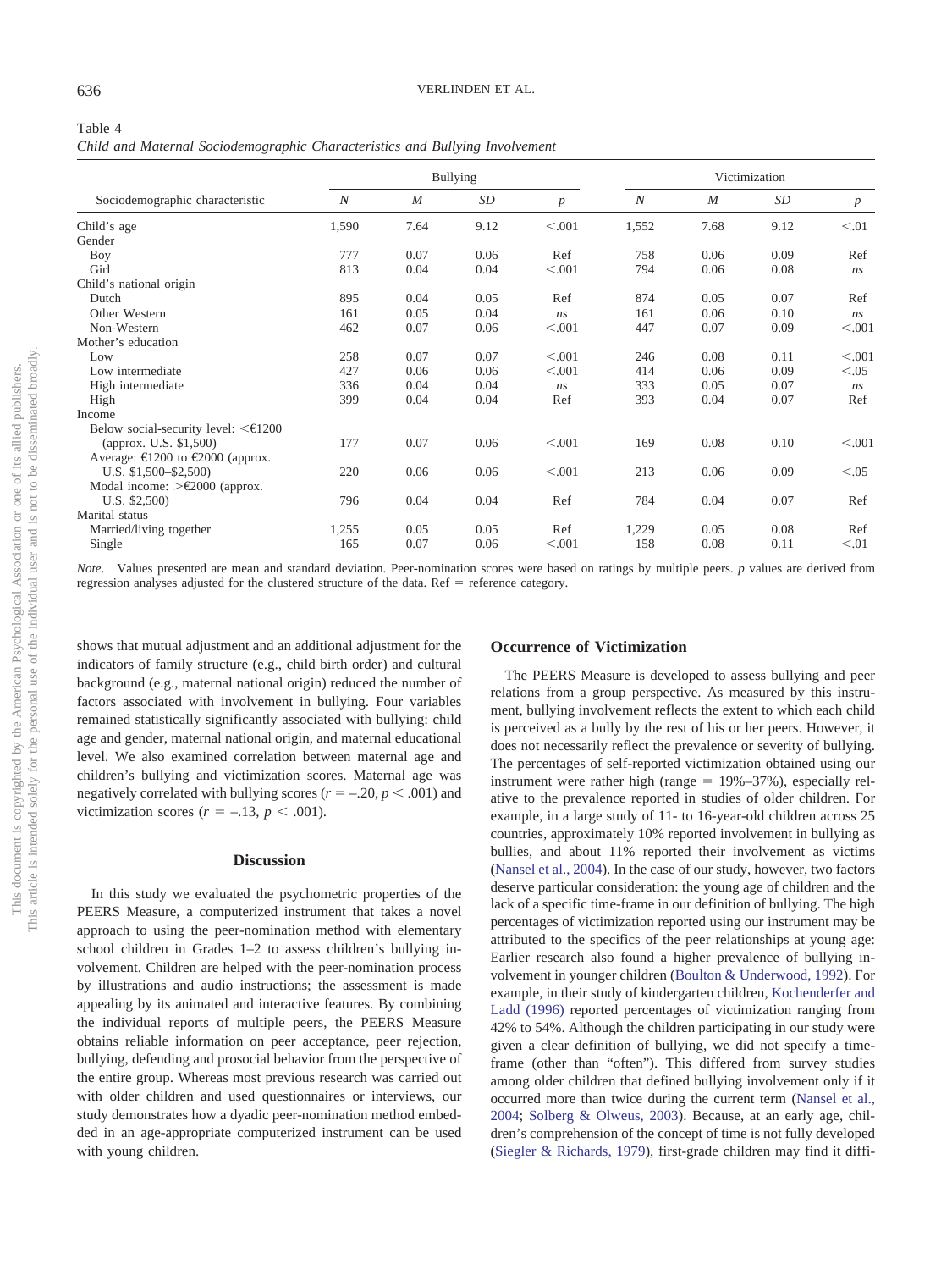cult to make precise time distinctions over recent months. Instead, the PEERS Measure emphasized the intentional and repeated nature of the aggressive acts that typify bullying. As children may therefore have reported their overall experience with peers, this may have contributed to the high rates of self-reported victimization.

# **The Interrelationships Between the Constructs of the PEERS Measure**

Examination of the peer-nomination scores obtained with the PEERS Measure showed that children who are positively evaluated by their peers (i.e., nominated as defenders or as those who behave prosocially toward others) are the most popular children—in other words, those who are most accepted by their peers. Most of the children, who were involved in bullying, either as bullies or victims, were rejected by their peers, or were not nominated in questions about positive behaviors, such as peer acceptance, defending or behaving prosocially toward classmates.

The patterns of peer relationships we found are consistent with earlier research showing associations between constructs such as defending and peer acceptance [\(Sainio, Veenstra, Huitsing, &](#page-12-16) [Salmivalli, 2011;](#page-12-16) [Salmivalli et al., 1996\)](#page-12-5), bullying and peer rejection [\(Boulton & Smith, 1994\)](#page-11-11), and victimization and peer acceptance [\(Boulton & Underwood, 1992;](#page-11-3) [Kochenderfer & Ladd, 1997\)](#page-12-17).

#### **Reliability and Consistency of the PEERS Measure**

High correlation coefficients and ICC coefficients between the test–retest measures suggest that the PEERS Measure has good reliability. Like our own findings, the study of [Kochenderfer and](#page-12-17) [Ladd \(1997\)](#page-12-17) reported only a moderate correlation between test– retest assessments of peer victimization. The young age of our participants and the interval of 3 months between the test–retest data collection should also be borne in mind. Altogether, the test–retest results demonstrated that the instrument had sufficient reliability.

In the behavioral sciences, the correlations between the reports of different informants on the same construct are typically low [\(Achenbach, McConaughy, & Howell, 1987;](#page-11-12) [Laird & De Los](#page-12-18) [Reyes, 2012\)](#page-12-18). A meta-analysis of 269 samples in 119 studies using concurrent assessments and the same instruments reported an *r* of .44 between peer-reported and teacher-reported behavioral problems, and an *r* of .26 between peer-reports and child-reports of behavioral problems [\(Achenbach et al., 1987\)](#page-11-12). Also, a study by [Perren and Alsaker \(2006\)](#page-12-1) that is similar to ours reported a correlation between teacher-reports and peer-reports on victimization of  $r = .08$ , and on reports of bullying of  $r = .23$ . Thus, the correlations we report between the peer-reported bullying scores obtained with the PEERS Measure and teacher  $(r = .42)$  and child  $(r = .37)$  reports of aggressive behavior are acceptable and well within the range that can be expected if different informants' reports are used. Although the interval between these data collections and the use of different instruments might have resulted in somewhat lower correlations than one might otherwise expect, we showed that the correlations between the constructs were stronger once we correlated data with a shorter interval between the data collections. Also, teachers' limited awareness of the peer interactions [\(Atlas & Pepler, 1998;](#page-11-13) [Craig, Pepler, & Atlas, 2000\)](#page-11-14), com-

pared to the peers, may have influenced the correlation between the peer- and teacher-reports.

# **Child and Maternal Sociodemographic Characteristics and the PEERS Measure**

Children's bullying experiences within a school context are influenced by several important factors, including gender, child ethnicity, and family socioeconomic background. As girls are more frequently involved in indirect forms of bullying and are also more likely to be victims of relational aggression, involvement in specific forms of bullying differs according to gender [\(Crick &](#page-11-15) [Grotpeter, 1995;](#page-11-15) [Jimerson et al., 2010\)](#page-12-9).

In the context of cross-gender and same-gender bullying involvement, gender is important. For instance, children often choose to bully same-sex classmates who are rejected by other same-sex classmates [\(Veenstra, Lindenberg, Munniksma, & Dijk](#page-13-10)[stra, 2010\)](#page-13-10). Also, boys and girls differ in their responses to bullying: Boys are more likely to react by "fighting back" and have different ideas with regard to the resolution of bullying. Girls are more likely to suggest "changing the bully" or "helping the victim," unlike boys, who are more likely to "punish the bully" [\(Jimerson et al., 2010\)](#page-12-9). Gender differences are also important to intervention in bullying incidents. While both genders intervene equally often to stop bullying and do so equally successfully, boys tend to intervene more in bullying incidents among boys, and girls to intervene more in incidents among girls [\(Hawkins et al., 2001\)](#page-12-3).

The gender differences reported in our study are consistent with earlier research findings that demonstrated more bullying involvement in boys [\(Boulton & Smith, 1994;](#page-11-11) [Boulton & Underwood,](#page-11-3) [1992;](#page-11-3) [Salmivalli et al., 1996\)](#page-12-5), more peer rejection toward boys [\(Dijkstra, Lindenberg, & Veenstra, 2008;](#page-11-16) [Veenstra et al., 2008\)](#page-13-11), and more positive nominations for girls [\(Salmivalli et al., 1996\)](#page-12-5). Our study was also consistent with previous studies in older children and with studies using other instruments that found that girls are often victimized relationally [\(Crick & Grotpeter, 1996;](#page-11-17) [Dukes, Stein, & Zane, 2010\)](#page-12-19): In our study, girls had somewhat higher scores of relational victimization than boys.

Ethnicity is another important factor related to children's bullying experiences. For example, studies in Finland and the Netherlands showed that immigrant children and ethnic-minority groups are more often involved in bullying [\(Strohmeier, Kärnä, &](#page-13-12) [Salmivalli, 2011;](#page-13-12) [Vervoort, Scholte, & Overbeek, 2010\)](#page-13-13). Bullying and victimization related to immigrant, ethnic or racial characteristics may be underlain by children's being different from the situationally "dominant" group [\(Jimerson et al., 2010\)](#page-12-9). In the Netherlands, some of the largest minority ethnic groups are Turkish, Moroccan, and Surinamese. A study of 10- to 13-year-olds in the Netherlands showed that ethnic-minority children underwent more victimization at school than Dutch ones [\(Verkuyten & Thijs,](#page-13-4) [2002\)](#page-13-4). Another study among 5- to 6-year-olds in the Netherlands showed that most non-Dutch ethnic-minority children were more likely to be involved in bullying than Dutch children [\(Jansen et al.,](#page-12-12) [2013\)](#page-12-12). In line with earlier research [\(Jansen et al., 2013;](#page-12-12) [Veenstra](#page-13-14) [et al., 2005;](#page-13-14) [Verkuyten & Thijs, 2002\)](#page-13-4), we found that children of non-Western extraction were more likely to be involved in bullying and to be victimized.

Bullying involvement is related to family socioeconomic background. Parents' income and educational level are important indi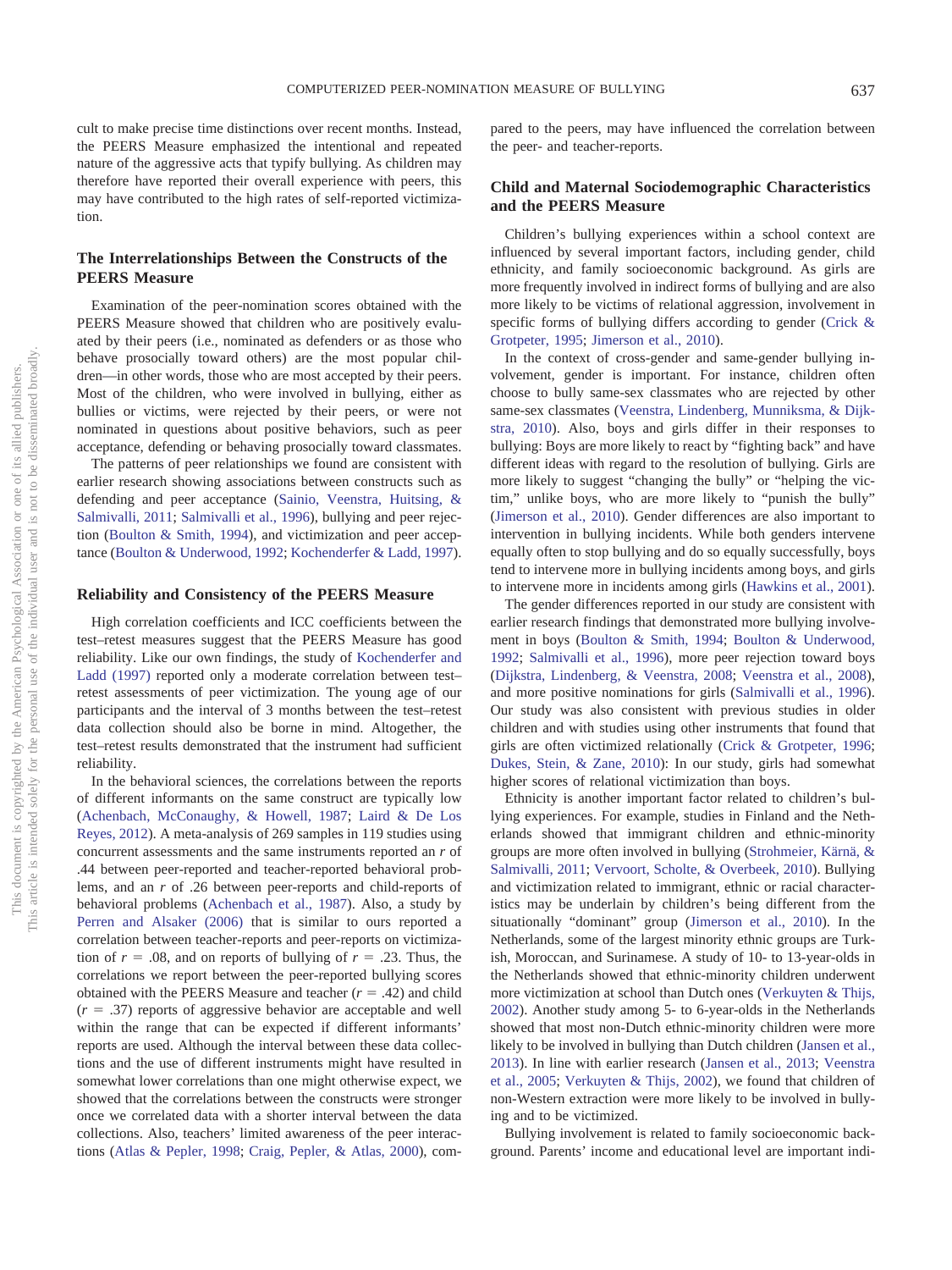cators of a family's socioeconomic status, and it has been shown that children from lower socioeconomic status families are more likely to be involved in bullying, especially those with a single parent and parents of a low educational level [\(Jansen et al., 2012\)](#page-12-10). Possible mechanisms explaining the relation between these factors and involvement in child bullying may be attributable to the parental knowledge, skills, norms and values that are transferred to a child during its upbringing. The effect of single parenthood may be explained by limited parent–child interactions, less parental control, and less time or fewer opportunities to address the child's possible difficulties in peer relationships [\(Jansen et al., 2012\)](#page-12-10). In our study, factors such as maternal age, lower income, lower educational level, and marital status (i.e., being single) were related to more involvement in bullying. These findings are also consistent with the findings of earlier studies in older children, which found that children of single parents and of parents with a lower education and a lower family income are more likely to be involved in bullying [\(Due et al., 2009;](#page-12-20) [Nordhagen, Nielsen,](#page-12-21) [Stigum, & Köhler, 2005;](#page-12-21) [von Rueden et al., 2006\)](#page-13-15). In sum, our data show that the child and maternal characteristics associated with bullying and victimization scores obtained with the PEERS Measure are similar to those reported in earlier studies.

#### **Study Limitations**

In our view, our study has four potential limitations. First, sociodemographic data, the Berkeley Puppet Interviews, and the TRF data were available for only part of our sample, i.e., children participating in the Generation R Study [\(Jaddoe et al., 2010\)](#page-12-13). This may suggest that this information was available only for a selective group of children. However, substantial variations in all sociodemographic characteristics remained.

The second potential weakness is that the definition of bullying we gave to children did not explicitly use the term "power imbalance" and did not describe the victim as being "weaker" and a bully as "stronger." Young children tend to associate these concepts primarily with physical strength, while power imbalances can also result from other characteristics of a bully, such as popularity. When describing bullying incidents we therefore emphasized victim's struggle and inability to defend him or herself or to stop bullying, thereby implying the power imbalance between bully and victim.

The third weakness was that we operationalized the concept of relational bullying as social exclusion. As the concept of relational bullying is broader, and includes activities such as manipulating friendships or spreading rumors [\(Crick & Groetpeter, 1996\)](#page-11-17), our findings have to be interpreted using a rather narrow operationalization of this concept.

The final potential limitation of our study concerns our use of photos of the interactions between peers that were used as illustrations of the questions in the PEERS Measure. The actors were children of the same age as our target population and showed white children of both genders for different illustrations. We acknowledge that children's reports may have been influenced by the actors' physical appearance (e.g., age, gender). Several earlier studies used stick-figures [\(Monks & Smith, 2006;](#page-12-22) [Smith et al.,](#page-13-3) [2002\)](#page-13-3) when describing bullying. These are more neutral and minimize any effects of physical appearance. However, we anticipated that using stick-figures in order to describe less overt types of bullying (such as verbal bullying or social exclusion) to young children could have been ambiguous. To describe different forms of peer interaction, we therefore used actors with neutral physical characteristics.

#### **Other Important Methodological Considerations**

As the prevalence of bullying involvement is highest in elementary school Grades 1–2 [\(Kärnä et al., 2011\)](#page-12-11), identifying bullying in the first grades of elementary school is key to the primary and secondary prevention of bullying and victimization. In other words, it is crucial to detect bullying problems early, and to intervene early in the school curriculum. In our view, the development of the PEERS Measure can help to assess bullying involvement and peer relations among young children. We also believe that, directly or indirectly, all the parties involved in our study benefited from their participation: after the PEERS Measure, teachers at the participating schools were given tailored reports containing general findings at class level and an information package on bullying, its detection, and prevention. Participation in the study enhanced teachers' knowledge about peer relationships in the class and teachers' awareness of bullying.

Another issue that should be considered here is the use of passive consent. In this study, obtaining it improved the feasibility of the large-scale data collection we required. The consent procedure ensured the high participation rates per school class that are crucial to the use of sociometric methods such as peer nomination. But while the passive-consent procedure was used to test the feasibility of the PEERS Measure in the Netherlands, different regulations may not always allow the use of such procedures in other countries. Nonetheless, even in situations where passive consent cannot be used, we anticipate no difficulties with the use of the instrument in situations where active consent must be obtained.

The PEERS Measure treats the entire school class as a source of information on who bullies whom. For this method a high participation rate is crucial. In school-based research, an active consent procedure may result in lower response rates and more selection bias than a passive consent procedure [\(Anderman et al., 1995;](#page-11-18) [Ellickson & Hawes, 1989;](#page-12-23) [Esbensen, Miller, Taylor, He, & Freng,](#page-12-24) [1999;](#page-12-24) [Esbensen et al., 1996;](#page-12-25) [Pokorny, Jason, Schoeny, Townsend,](#page-12-26) [& Curie, 2001;](#page-12-26) [Tigges, 2003\)](#page-13-16). A reduced participation rate can limit the identification of bullies and victims. Nevertheless, even when active consent is used, the participation rates can be raised to an acceptable level by researchers' multiple and extensive follow-up efforts; however, these additional efforts tend to be rather costly and time-consuming [\(Ellickson & Hawes, 1989;](#page-12-23) [Johnson et al., 1999\)](#page-12-27). Importantly, as long as a high participation rate is reached (e.g.,  $\geq 70\%$ ) the risk of bias can be minimized [\(Eaton, Lowry, Brener, Grunbaum, & Kann, 2004\)](#page-12-28).

A possibility of selective nonresponse is a potential drawback of every observational study. Children who do not receive parental consent to participate in the study may be more likely to have problematic peer relationships [\(Beck, Collins, Overholser, &](#page-11-19) [Terry, 1984;](#page-11-19) [Frame & Strauss, 1987\)](#page-12-29). This could pose a challenge for identification of bullies in a class. However, it is unlikely that this has impacted our results, as in the school-based research the use of passive consent procedure usually results in a relatively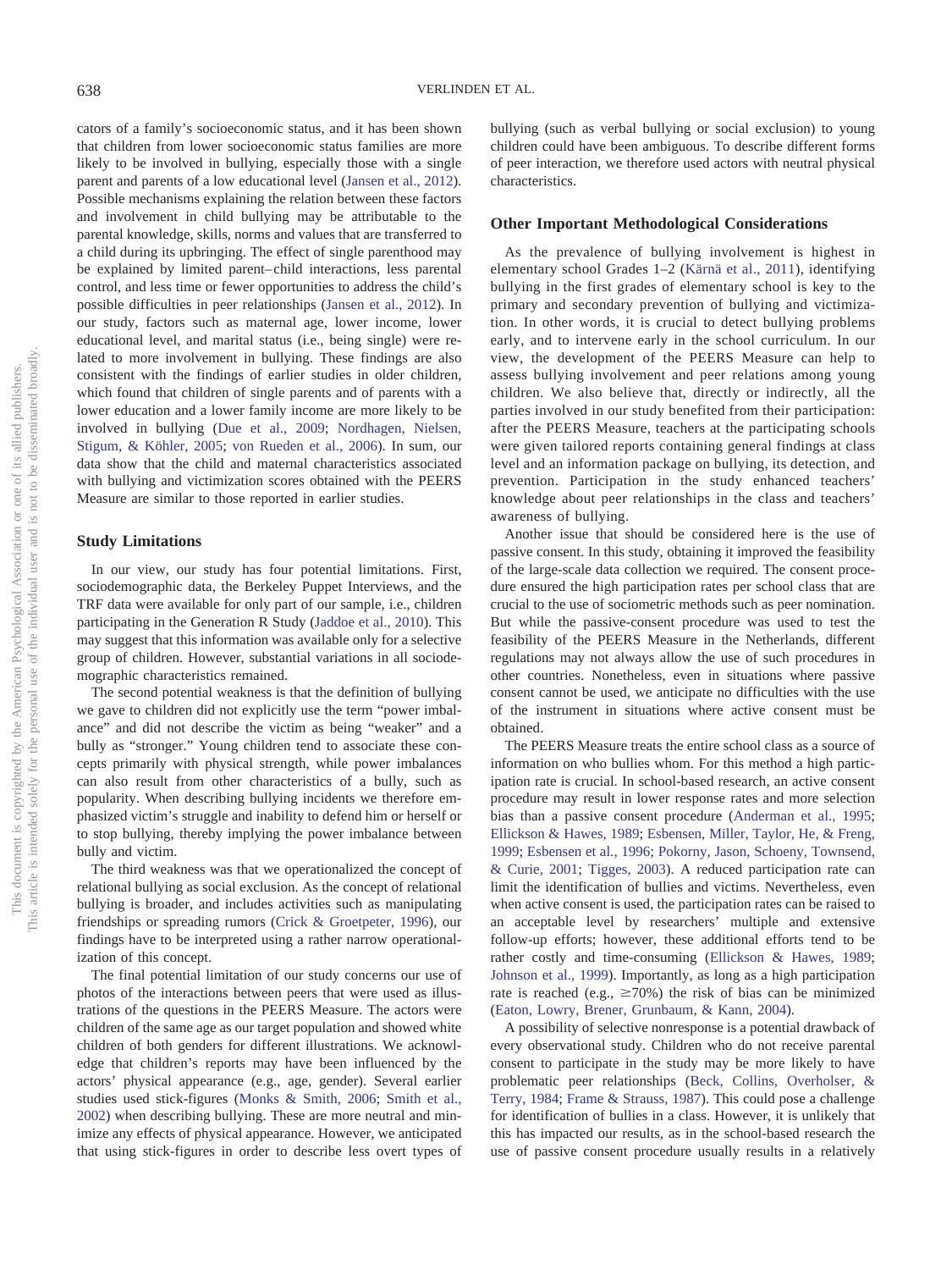unbiased sample [\(Hollmann & McNamara, 1999\)](#page-12-30). Furthermore, in our study, only 1.7% of children (across 190 school classes) did not participate as a result of their parents refusing to allow participation.

The PEERS Measure assesses peer relationships in a class setting, and the nominations are restricted to the (participating) children from the same class. Using this measure to identify bullying outside the class was not feasible, especially at this young age. However, at a young age, most of the bullying/victimization occurs among children from the same class [\(Beaty & Alexeyev,](#page-11-20) [2008;](#page-11-20) [Wolke, Woods, Stanford, & Schulz, 2001\)](#page-13-17), and thus this measure can be effectively used to identify bullying to the extent that it occurs within a class.

In some countries it may be difficult to use photos of children, due either to local regulations or to parental reluctance to provide their consent. In such cases, an alternative way to use the peernomination method with young children whose reading skills are not good enough for the use of peer-nomination questionnaires would be through interviews.

Our purpose in describing the child and maternal sociodemographic correlates of bullying involvement obtained with the PEERS Measure lay in our desire to examine the consistency of these associations with earlier findings. We did not intend to use various child and maternal characteristics to predict bullying or victimization or to infer any causal associations. To examine these associations, future studies aiming to identify predictors of bullying involvement in young children could use longitudinal designs, adjusting the association for possible confounders, such as children's language ability, working memory, and cultural background.

As technology and the social media are becoming increasingly important in the lives of children and adolescents, future research should bear in mind that the nature of bullying is changing: as it adopts new forms—such as through e-mail, text messages, or the social media—children can become even more susceptible to bullying [\(O'Keeffe, Clarke-Pearson, & Council on Communica](#page-12-31)[tions and Media, 2011\)](#page-12-31). The increase in cyberbullying is likely to affect the prevalence rates of bullying or a child's perception of its severity. As cyberbullying is an increasing problem among children older than our study participants, this problem should be addressed in research focusing on bullying among adolescents.

In summary, our findings suggest that the PEERS Measure is a reliable and age-appropriate instrument that can be used to collect dyadic/network data as early as the first grades of elementary school. It is therefore a suitable alternative to common methods such as interviews and live observations.

## **References**

- <span id="page-11-7"></span>Ablow, J. C., Measelle, J. R., & MacArthur Working Group on Outcome Assessment. (2003). *Manual for the Berkeley Puppet Interview: Symptomatology, social, and academic modules (BPI 1.0)*. Pittsburgh, PA: University of Pittsburgh, MacArthur Foundation Research Network on Psychopathology and Development.
- <span id="page-11-12"></span>Achenbach, T. M., McConaughy, S. H., & Howell, C. T. (1987). Child/ adolescent behavioral and emotional problems: Implications of crossinformant correlations for situational specificity. *Psychological Bulletin, 101,* 213–232. [doi:10.1037/0033-2909.101.2.213](http://dx.doi.org/10.1037/0033-2909.101.2.213)
- <span id="page-11-8"></span>Achenbach, T. M., & Rescorla, L. A. (2001). *Manual for the ASEBA School-Age Forms & Profiles*. Burlington, VT: University of Vermont, Research Center for Children, Youth, & Families.
- <span id="page-11-18"></span>Anderman, C., Cheadle, A., Curry, S., Diehr, P., Shultz, L., & Wagner, E. (1995). Selection bias related to parental consent in school-based survey research. *Evaluation Review, 19,* 663–674. [doi:10.1177/](http://dx.doi.org/10.1177/0193841X9501900604) [0193841X9501900604](http://dx.doi.org/10.1177/0193841X9501900604)
- <span id="page-11-5"></span>Arseneault, L., Bowes, L., & Shakoor, S. (2010). Bullying victimization in youths and mental health problems: "Much ado about nothing?" *Psychological Medicine, 40,* 717–729. [doi:10.1017/S0033291709991383](http://dx.doi.org/10.1017/S0033291709991383)
- <span id="page-11-1"></span>Arseneault, L., Cannon, M., Fisher, H. L., Polanczyk, G., Moffitt, T. E., & Caspi, A. (2011). Childhood trauma and children's emerging psychotic symptoms: A genetically sensitive longitudinal cohort study. *The American Journal of Psychiatry, 168,* 65–72. [doi:10.1176/appi.ajp.2010](http://dx.doi.org/10.1176/appi.ajp.2010.10040567) [.10040567](http://dx.doi.org/10.1176/appi.ajp.2010.10040567)
- <span id="page-11-0"></span>Arseneault, L., Walsh, E., Trzesniewski, K., Newcombe, R., Caspi, A., & Moffitt, T. E. (2006). Bullying victimization uniquely contributes to adjustment problems in young children: A nationally representative cohort study. *Pediatrics, 118,* 130–138. [doi:10.1542/peds.2005-2388](http://dx.doi.org/10.1542/peds.2005-2388)
- <span id="page-11-13"></span>Atlas, R. S., & Pepler, D. J. (1998). Observations of bullying in the classroom. *The Journal of Educational Research, 92,* 86–99. [doi:](http://dx.doi.org/10.1080/00220679809597580) [10.1080/00220679809597580](http://dx.doi.org/10.1080/00220679809597580)
- <span id="page-11-4"></span>Barker, E. D., Arseneault, L., Brendgen, M., Fontaine, N., & Maughan, B. (2008). Joint development of bullying and victimization in adolescence: Relations to delinquency and self-harm. *Journal of the American Academy of Child & Adolescent Psychiatry, 47,* 1030–1038. [doi:10.1097/](http://dx.doi.org/10.1097/CHI.ObO13e31817eec98) [CHI.ObO13e31817eec98](http://dx.doi.org/10.1097/CHI.ObO13e31817eec98)
- <span id="page-11-2"></span>Barker, E. D., Boivin, M., Brendgen, M., Fontaine, N., Arseneault, L., Vitaro, F.,... Tremblay, R. E. (2008). Predictive validity and early predictors of peer-victimization trajectories in preschool. *Archives of General Psychiatry, 65,* 1185–1192. [doi:10.1001/archpsyc.65.10.1185](http://dx.doi.org/10.1001/archpsyc.65.10.1185)
- <span id="page-11-20"></span>Beaty, L. A., & Alexeyev, E. B. (2008). The problem of school bullies: What the research tells us. *Adolescence, 43,* 1–11.
- <span id="page-11-19"></span>Beck, S., Collins, L., Overholser, J., & Terry, K. (1984). A comparison of children who receive and who do not receive permission to participate in research. *Journal of Abnormal Child Psychology, 12,* 573–580. [doi:](http://dx.doi.org/10.1007/BF00916851) [10.1007/BF00916851](http://dx.doi.org/10.1007/BF00916851)
- <span id="page-11-6"></span>Björkqvist, K., Lagerspetz, K. M. J., & Kaukiainen, A. (1992). Do girls manipulate and boys fight? Developmental trends in regard to direct and indirect aggression. *Aggressive Behavior, 18,* 117–127. [doi:10.1002/](http://dx.doi.org/10.1002/1098-2337%281992%2918:2%3C117::AID-AB2480180205%3E3.0.CO;2-3) 1098-2337(1992)18:2<[117::AID-AB2480180205](http://dx.doi.org/10.1002/1098-2337%281992%2918:2%3C117::AID-AB2480180205%3E3.0.CO;2-3)>3.0.CO;2-3
- <span id="page-11-9"></span>Bland, J. M., & Altman, D. G. (1986). Statistical methods for assessing agreement between two methods of clinical measurement. *Lancet, 1*(8476), 307–310. [doi:10.1016/S0140-6736\(86\)90837-8](http://dx.doi.org/10.1016/S0140-6736%2886%2990837-8)
- <span id="page-11-10"></span>Bland, J. M., & Altman, D. G. (1987). Statistical methods for assessing agreement between measurement. *Biochimica Clinica, 11,* 399–404.
- <span id="page-11-11"></span>Boulton, M. J., & Smith, P. K. (1994). Bully/victim problems in middleschool children: Stability, self-perceived competence, peer perceptions and peer acceptance. *British Journal of Developmental Psychology, 12,* 315–329. [doi:10.1111/j.2044-835X.1994.tb00637.x](http://dx.doi.org/10.1111/j.2044-835X.1994.tb00637.x)
- <span id="page-11-3"></span>Boulton, M. J., & Underwood, K. (1992). Bully/victim problems among middle school children. *British Journal of Educational Psychology, 62,* 73–87. [doi:10.1111/j.2044-8279.1992.tb01000.x](http://dx.doi.org/10.1111/j.2044-8279.1992.tb01000.x)
- <span id="page-11-14"></span>Craig, W. M., Pepler, D., & Atlas, R. (2000). Observations of bullying in the playground and in the classroom. *School Psychology International, 21,* 22–36. [doi:10.1177/0143034300211002](http://dx.doi.org/10.1177/0143034300211002)
- <span id="page-11-17"></span>Crick, N. R., & Groetpeter, J. K. (1996). Children's treatment by peers: Victims of relational and overt aggression. *Development and Psychopathology, 8,* 367–380. [doi:10.1017/S0954579400007148](http://dx.doi.org/10.1017/S0954579400007148)
- <span id="page-11-15"></span>Crick, N. R., & Grotpeter, J. K. (1995). Relational aggression, gender, and social-psychological adjustment. *Child Development, 66,* 710–722. [doi:](http://dx.doi.org/10.2307/1131945) [10.2307/1131945](http://dx.doi.org/10.2307/1131945)
- <span id="page-11-16"></span>Dijkstra, J., Lindenberg, S., & Veenstra, R. (2008). Beyond the class norm: Bullying behavior of popular adolescents and its relation to peer accep-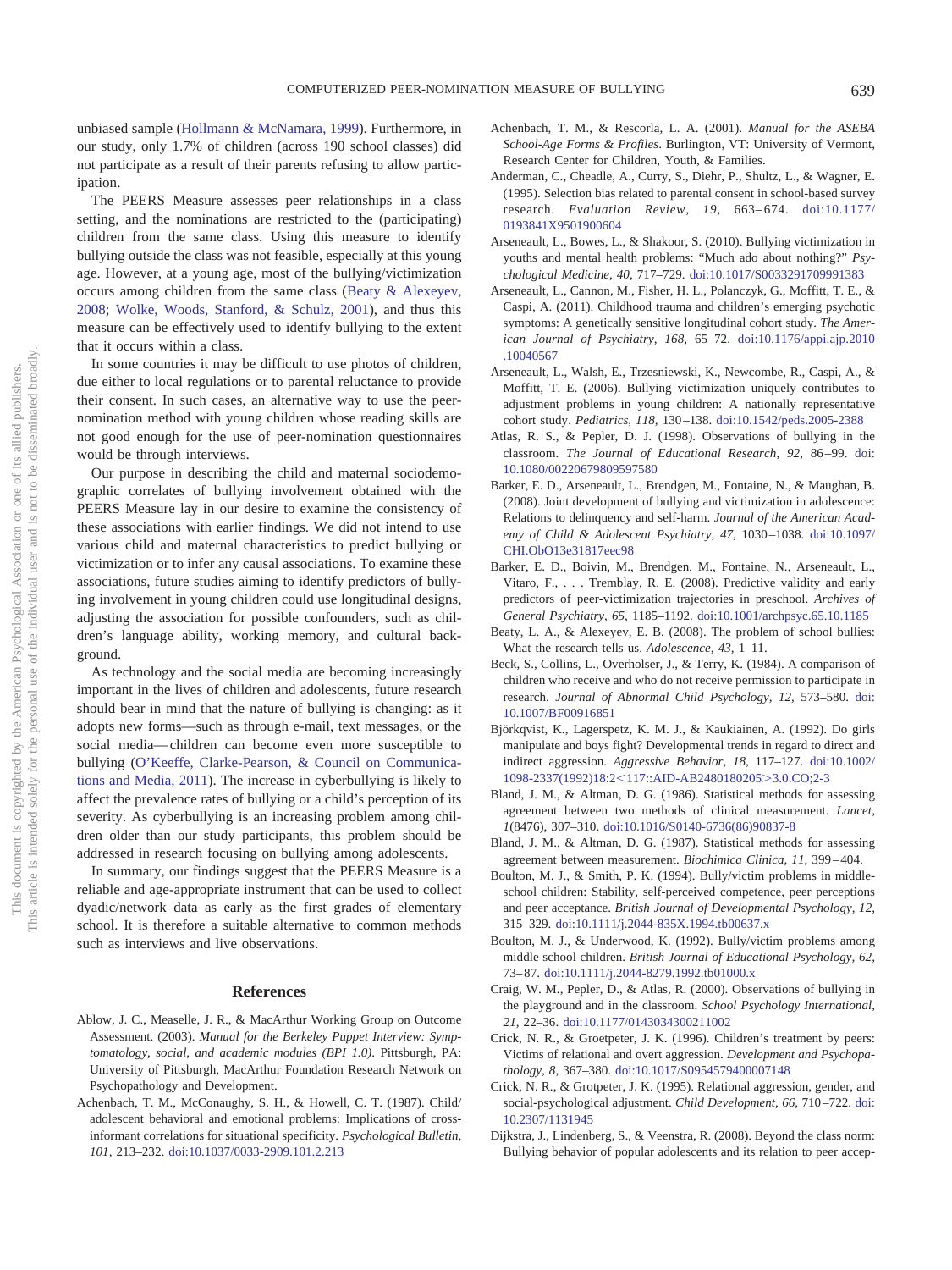tance and rejection. *Journal of Abnormal Child Psychology, 36,* 1289– 1299. [doi:10.1007/s10802-008-9251-7](http://dx.doi.org/10.1007/s10802-008-9251-7)

- <span id="page-12-20"></span>Due, P., Merlo, J., Harel-Fisch, Y., Damsgaard, M. T., Holstein, B. E., Hetland, J.,... Lynch, J. (2009). Socioeconomic inequality in exposure to bullying during adolescence: A comparative, cross-sectional, multilevel study in 35 countries. *American Journal of Public Health, 99,* 907–914. [doi:10.2105/AJPH.2008.139303](http://dx.doi.org/10.2105/AJPH.2008.139303)
- <span id="page-12-19"></span>Dukes, R. L., Stein, J. A., & Zane, J. I. (2010). Gender differences in the relative impact of physical and relational bullying on adolescent injury and weapon carrying. *Journal of School Psychology, 48,* 511–532. [doi:10.1016/j.jsp.2010.08.001](http://dx.doi.org/10.1016/j.jsp.2010.08.001)
- <span id="page-12-28"></span>Eaton, D. K., Lowry, R., Brener, N. D., Grunbaum, J. A., & Kann, L. (2004). Passive versus active parental permission in school-based survey research: Does the type of permission affect prevalence estimates of risk behaviors? *Evaluation Review, 28,* 564–577. [doi:10.1177/](http://dx.doi.org/10.1177/0193841X04265651) [0193841X04265651](http://dx.doi.org/10.1177/0193841X04265651)
- <span id="page-12-23"></span>Ellickson, P. L., & Hawes, J. A. (1989). An assessment of active versus passive methods for obtaining parental consent. *Evaluation Review, 13,* 45–55. [doi:10.1177/0193841X8901300104](http://dx.doi.org/10.1177/0193841X8901300104)
- <span id="page-12-24"></span>Esbensen, F.-A., Miller, M. H., Taylor, T., He, N., & Freng, A. (1999). Differential attrition rates and active parental consent. *Evaluation Review, 23,* 316–335. [doi:10.1177/0193841X9902300304](http://dx.doi.org/10.1177/0193841X9902300304)
- <span id="page-12-25"></span>Esbensen, F.-A., Piper Deschenes, E., Vogel, R. E., West, J., Arboit, K., & Harris, L. (1996). Active parental consent in school-based research: An examination of ethical and methodological issues. *Evaluation Review, 20,* 737–753. [doi:10.1177/0193841X9602000605](http://dx.doi.org/10.1177/0193841X9602000605)
- <span id="page-12-29"></span>Frame, C. L., & Strauss, C. C. (1987). Parental informed consent and sample bias in grade-school children. *Journal of Social and Clinical Psychology, 5,* 227–236. [doi:10.1521/jscp.1987.5.2.227](http://dx.doi.org/10.1521/jscp.1987.5.2.227)
- <span id="page-12-3"></span>Hawkins, D. L., Pepler, D. J., & Craig, W. M. (2001). Naturalistic observations of peer interventions in bullying. *Social Development, 10,* 512– 527. [doi:10.1111/1467-9507.00178](http://dx.doi.org/10.1111/1467-9507.00178)
- <span id="page-12-30"></span>Hollmann, C. M., & McNamara, J. R. (1999). Considerations in the use of active and passive parental consent procedures. *Journal of Psychology: Interdisciplinary and Applied, 133,* 141–156. [doi:10.1080/](http://dx.doi.org/10.1080/00223989909599729) [00223989909599729](http://dx.doi.org/10.1080/00223989909599729)
- <span id="page-12-13"></span>Jaddoe, V., van Duijn, C., van der Heijden, A., Mackenbach, J., Moll, H., Steegers, E.,... Hofman, A. (2010). The Generation R Study: Design and cohort update 2010. *European Journal of Epidemiology, 25,* 823– 841. [doi:10.1007/s10654-010-9516-7](http://dx.doi.org/10.1007/s10654-010-9516-7)
- <span id="page-12-12"></span>Jansen, P. W., Mieloo, C. L., Dommisse-van Berkel, A., Verlinden, M., Van der Ende, J., Stevens, G.,... Tiemeier, H. (2013). *A cross-sectional study of bullying and victimization among young primary school children: The role of child ethnicity and ethnic school composition*. Manuscript submitted for publication.
- <span id="page-12-10"></span>Jansen, P. W., Verlinden, M., Berkel, A. D., Mieloo, C., van der Ende, J., Veenstra, R.,... Tiemeier, H. (2012). Prevalence of bullying and victimization among children in early elementary school: Do family and school neighbourhood socioeconomic status matter? *BMC Public Health, 12,* 494. [doi:10.1186/1471-2458-12-494](http://dx.doi.org/10.1186/1471-2458-12-494)
- <span id="page-12-4"></span>Janson, G. R., & Hazler, R. J. (2004). Trauma reactions of bystanders and victims to repetitive abuse experiences. *Violence and Victims, 19,* 239– 255.
- <span id="page-12-9"></span>Jimerson, S. R., Swearer, S. M., & Espelage, D. L. (Eds.). (2010). *Handbook of bullying in schools: An international perspective*. London, England: Routledge.
- <span id="page-12-27"></span>Johnson, K., Bryant, D., Rockwell, D., Moore, M., Straub, B. W., Cummings, P., & Wilson, C. (1999). Obtaining active parental consent for evaluation research: A case study. *American Journal of Evaluation, 20,* 239–249.
- <span id="page-12-11"></span>Kärnä, A., Voeten, M., Little, T. D., Poskiparta, E., Alanen, E., & Salmivalli, C. (2011). Going to scale: A nonrandomized nationwide trial of the KiVa antibullying program for Grades 1–9. *Journal of Consulting and Clinical Psychology, 79,* 796–805. [doi:10.1037/a0025740](http://dx.doi.org/10.1037/a0025740)
- <span id="page-12-0"></span>Kochenderfer, B. J., & Ladd, G. W. (1996). Peer victimization: Manifestations and relations to school adjustment in kindergarten. *Journal of School Psychology, 34,* 267–283. [doi:10.1016/0022–4405\(96\)00015–5](http://dx.doi.org/10.1016/0022-4405%2896%2900015-5)
- <span id="page-12-17"></span>Kochenderfer, B. J., & Ladd, G. W. (1997). Victimized children's responses to peers' aggression: Behaviors associated with reduced versus continued victimization. *Development and Psychopathology, 9,* 59–73. [doi:10.1017/S0954579497001065](http://dx.doi.org/10.1017/S0954579497001065)
- <span id="page-12-7"></span>Ladd, G. W., & Kochenderfer-Ladd, B. (2002). Identifying victims of peer aggression from early to middle childhood: Analysis of cross-informant data for concordance, estimation of relational adjustment, prevalence of victimization, and characteristics of identified victims. *Psychological Assessment, 14,* 74–96. [doi:10.1037/1040-3590.14.1.74](http://dx.doi.org/10.1037/1040-3590.14.1.74)
- <span id="page-12-18"></span>Laird, R. D., & De Los Reyes, A. (2013). Testing informant discrepancies as predictors of early adolescent psychopathology: Why difference scores cannot tell you what you want to know and how polynomial regression may. *Journal of Abnormal Child Psychology, 41,* 1–14.
- <span id="page-12-22"></span>Monks, C. P., & Smith, P. K. (2006). Definitions of bullying: Age differences in understanding of the term, and the role of experience. *British Journal of Developmental Psychology, 24,* 801–821. [doi:10.1348/](http://dx.doi.org/10.1348/026151005X82352) [026151005X82352](http://dx.doi.org/10.1348/026151005X82352)
- <span id="page-12-6"></span>Monks, C. P., Smith, P. K., & Swettenham, J. (2003). Aggressors, victims, and defenders in preschool: Peer, self-, and teacher reports. *Merrill-Palmer Quarterly, 49,* 453–469. [doi:10.1353/mpq.2003.0024](http://dx.doi.org/10.1353/mpq.2003.0024)
- <span id="page-12-15"></span>Nansel, T. R., Craig, W., Overpeck, M. D., Saluja, G., Ruan, W. J., & the Health Behaviour in School-Aged Children Bullying Analyses Working Group. (2004). Cross-national consistency in the relationship between bullying behaviors and psychosocial adjustment. *Archives of Pediatrics and Adolescent Medicine, 158,* 730–736. [doi:10.1001/archpedi.158.8](http://dx.doi.org/10.1001/archpedi.158.8.730) [.730](http://dx.doi.org/10.1001/archpedi.158.8.730)
- <span id="page-12-21"></span>Nordhagen, R., Nielsen, A., Stigum, H., & Köhler, L. (2005). Parental reported bullying among Nordic children: A population-based study. *Child: Care, Health and Development, 31,* 693–701. [doi:10.1111/j](http://dx.doi.org/10.1111/j.1365-2214.2005.00559.x) [.1365-2214.2005.00559.x](http://dx.doi.org/10.1111/j.1365-2214.2005.00559.x)
- <span id="page-12-31"></span>O'Keeffe, G. S., Clarke-Pearson, K., & Council on Communications and Media. (2011). The impact of social media on children, adolescents, and families. *Pediatrics, 127,* 800–804. [doi:10.1542/peds.2011-0054](http://dx.doi.org/10.1542/peds.2011-0054)
- <span id="page-12-14"></span>Olweus, D. (1993). *Bullying at school: What we know and what we can do*. Cambridge, MA: Blackwell.
- <span id="page-12-8"></span>Österman, K., Björkqvist, K., Lagerspetz, K. M. J., Kaukiainen, A., Huesmann, L. R., & Fraczek, A. (1994). Peer and self-estimated aggression and victimization in 8-year-old children from five ethnic groups. *Aggressive Behavior, 20,* 411–428. [doi:10.1002/1098-2337\(1994\)20:](http://dx.doi.org/10.1002/1098-2337%281994%2920:6%3C411::AID-AB2480200602%3E3.0.CO;2-4) 6<[411::AID-AB2480200602](http://dx.doi.org/10.1002/1098-2337%281994%2920:6%3C411::AID-AB2480200602%3E3.0.CO;2-4)>3.0.CO;2-4
- <span id="page-12-1"></span>Perren, S., & Alsaker, F. D. (2006). Social behavior and peer relationships of victims, bully-victims, and bullies in kindergarten. *Journal of Child Psychology and Psychiatry, 47,* 45–57. [doi:10.1111/j.1469-7610.2005](http://dx.doi.org/10.1111/j.1469-7610.2005.01445.x) [.01445.x](http://dx.doi.org/10.1111/j.1469-7610.2005.01445.x)
- <span id="page-12-26"></span>Pokorny, S. B., Jason, L. A., Schoeny, M. E., Townsend, S. M., & Curie, C. J. (2001). Do participation rates change when active consent procedures replace passive consent. *Evaluation Review, 25,* 567–580. [doi:](http://dx.doi.org/10.1177/0193841X0102500504) [10.1177/0193841X0102500504](http://dx.doi.org/10.1177/0193841X0102500504)
- <span id="page-12-16"></span>Sainio, M., Veenstra, R., Huitsing, G., & Salmivalli, C. (2011). Victims and their defenders: A dyadic approach. *International Journal of Behavioral Development, 35,* 144–151. [doi:10.1177/0165025410378068](http://dx.doi.org/10.1177/0165025410378068)
- <span id="page-12-5"></span>Salmivalli, C., Lagerspetz, K., Björkqvist, K., Österman, K., & Kaukiainen, A. (1996). Bullying as a group process: Participant roles and their relations to social status within the group. *Aggressive Behavior, 22,* 1-15. [doi:10.1002/\(SICI\)1098-2337\(1996\)22:1](http://dx.doi.org/10.1002/%28SICI%291098-2337%281996%2922:1%3C1::AID-AB1%3E3.0.CO;2-T)<1::AID-AB1>3.0.CO;  $2-T$
- <span id="page-12-2"></span>Salmivalli, C., & Peets, K. (2009). Bullies, victims, and bully-victim relationships in middle childhood and early adolescence. In K. H. Rubin, W. M. Bukowski, & B. Laursen (Eds.), *Handbook of peer interactions, relationships and groups* (pp. 322–340). New York, NY: Guilford Press.